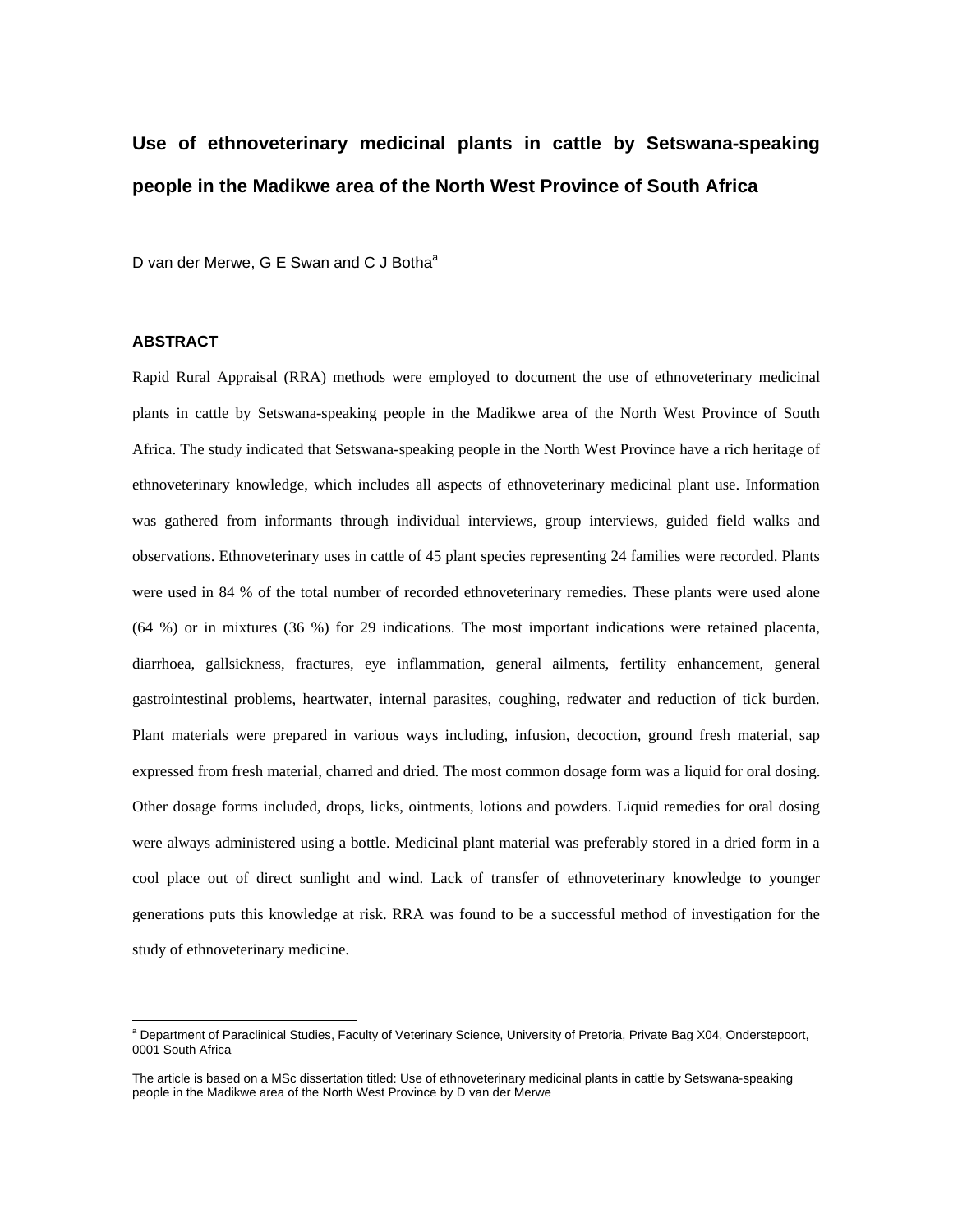**Key words:** herbal medicine, ethnoveterinary medicine, EVM, traditional medicine, cattle, ethnobotany, Rapid Rural Appraisal, Madikwe, North West Province

D van der Merwe, Swan GE, Botha C J **Use of ethnoveterinary medicinal plants in cattle by Setswanaspeaking people in the Madikwe area of the North West Province.** *Journal of the South African Veterinary Association.* Department of Paraclinical Studies, Faculty of Veterinary Science, University of Pretoria, Private Bag X04, Onderstepoort, 0001 South Africa

# **INTRODUCTION**

Use of medicinal plants for the treatment of various diseases has been part of human culture since ancient times. Medicinal properties of plants were mostly discerned through trial and error, but were also influenced by the belief systems of the people involved and often became entangled with religious and mythical practices<sup>36</sup>. Medicinal plant use evolved into an art and a science, practised according to the experience, traditions and disease theory of the healer. Treatment of animal diseases developed in parallel with the treatment of human diseases. This knowledge was passed on verbally, by example and sometimes through writing  $36$ .

Ethnoveterinary medicine (EVM) is important in animal health care in developing countries<sup>10</sup>. It has become a recognised field of research that includes traditional veterinary theory, medicines, surgical methods, diagnostic procedures and animal husbandry practices<sup>36</sup>. Veterinary aspects of ethnobotany are included in the field of EVM. Ethnobotany can be defined as "the scientific investigation of plant use by indigenous cultures for food, medicine, pesticides, clothing, shelter and other purposes $25$ .

Traditional medicine is part of indigenous people's cultural heritage<sup>5</sup>. Most cultural information in Africa, including traditional medicine, is contained within oral tradition. Its absence from written records adds to the fragility of cultural knowledge in Africa<sup>22</sup>.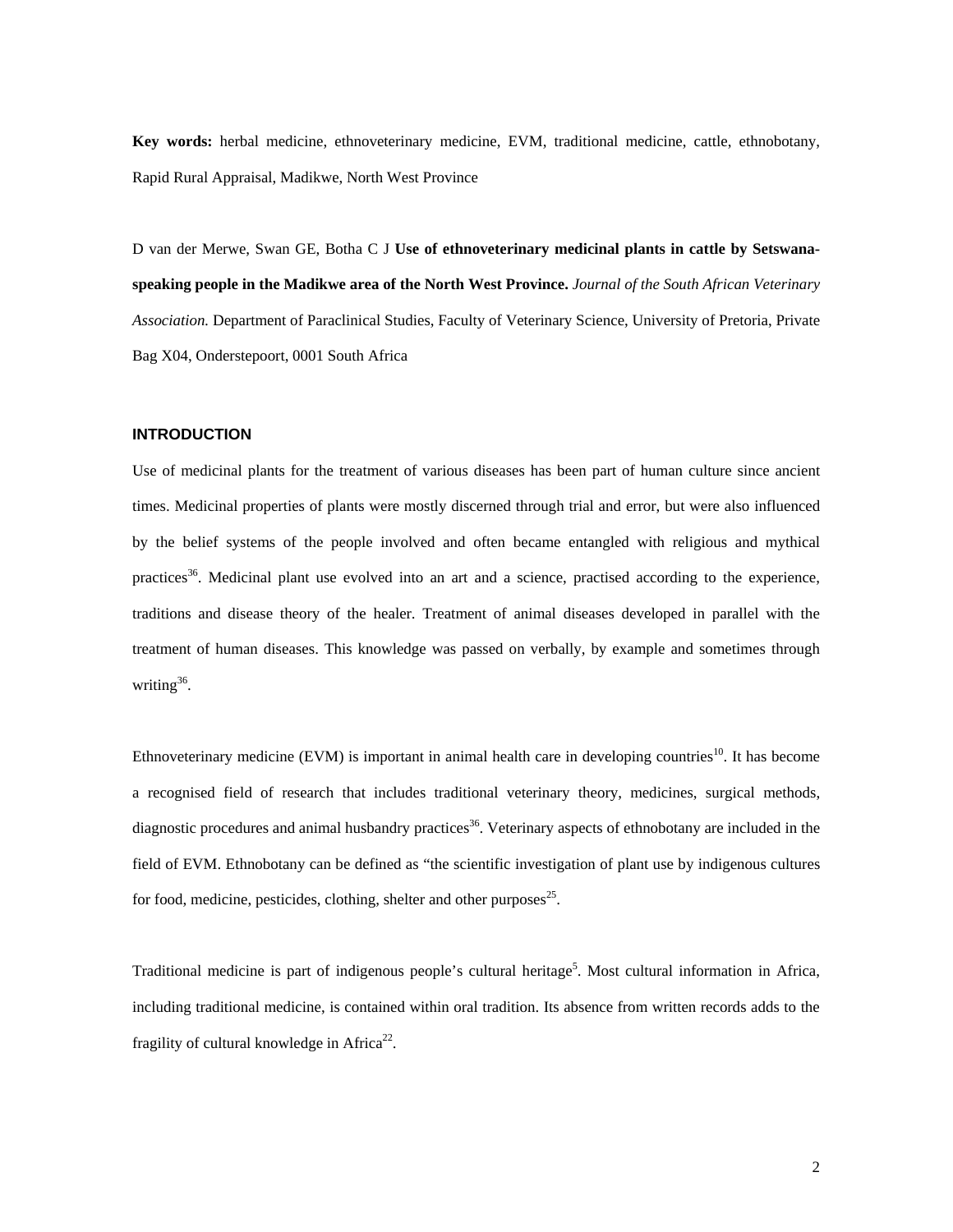In developed countries, the success of commercially produced medicines has created alienation between traditional health systems and the more controllable and predictable effects of orthodox medicines<sup>5</sup>. Developed societies, especially those belonging to cultures derived from the dominant western European cultures, abandoned much of its traditional medical/veterinary practices in favour of what is now viewed as orthodox medicine<sup>40</sup>. Loss of indigenous culture, in favour of western European derived culture, is an accelerating process among indigenous people around the world $40$ .

Recently, recognition has been given to the importance of the cultural and medicinal resources that are under threat. It has led to a renewed interest in- and research into traditional medicine $36$ . Traditional medicine forms a valuable resource for the development of new pharmaceuticals $8,13,23,27$ . Compounds derived from plants were reported in 1993 to be used in approximately 25 % of orthodox drugs in clinical use<sup>27</sup>.

South Africa is home to more than 23000 plant species, representing around 10 % of all plant species in the world. The country fully contains one of the six Floral Kingdoms of the world - the Cape Floral Kingdom<sup>32</sup>. This diversity of flora is a rich source of herbal medicines for indigenous South African people – for human as well as animal use<sup>9, 20,21,22, 30,34,35,45</sup>.

Traditional medicinal use of plants in South Africa is strongly related to physiological and pharmacological activity of active plant ingredients<sup>15</sup>. Active constituents were found in 81 % of plants tested when traditional medicinal use was utilised as the basis of plant selection. Nine percent of medicinal plants tested have potentially harmful toxic effects<sup>15</sup>.

Publications that deal specifically with EVM in South Africa include studies in northern Kwazulu-Natal<sup>10</sup> and central Eastern Cape Province<sup>35</sup>. One publication on Lesotho, which has relevance for South Africa, is available<sup>41</sup>. Published data is incomplete and inadequate compared to the data available on human traditional medicine. Most South African ethnoveterinary data is found in publications where records of EVM plant use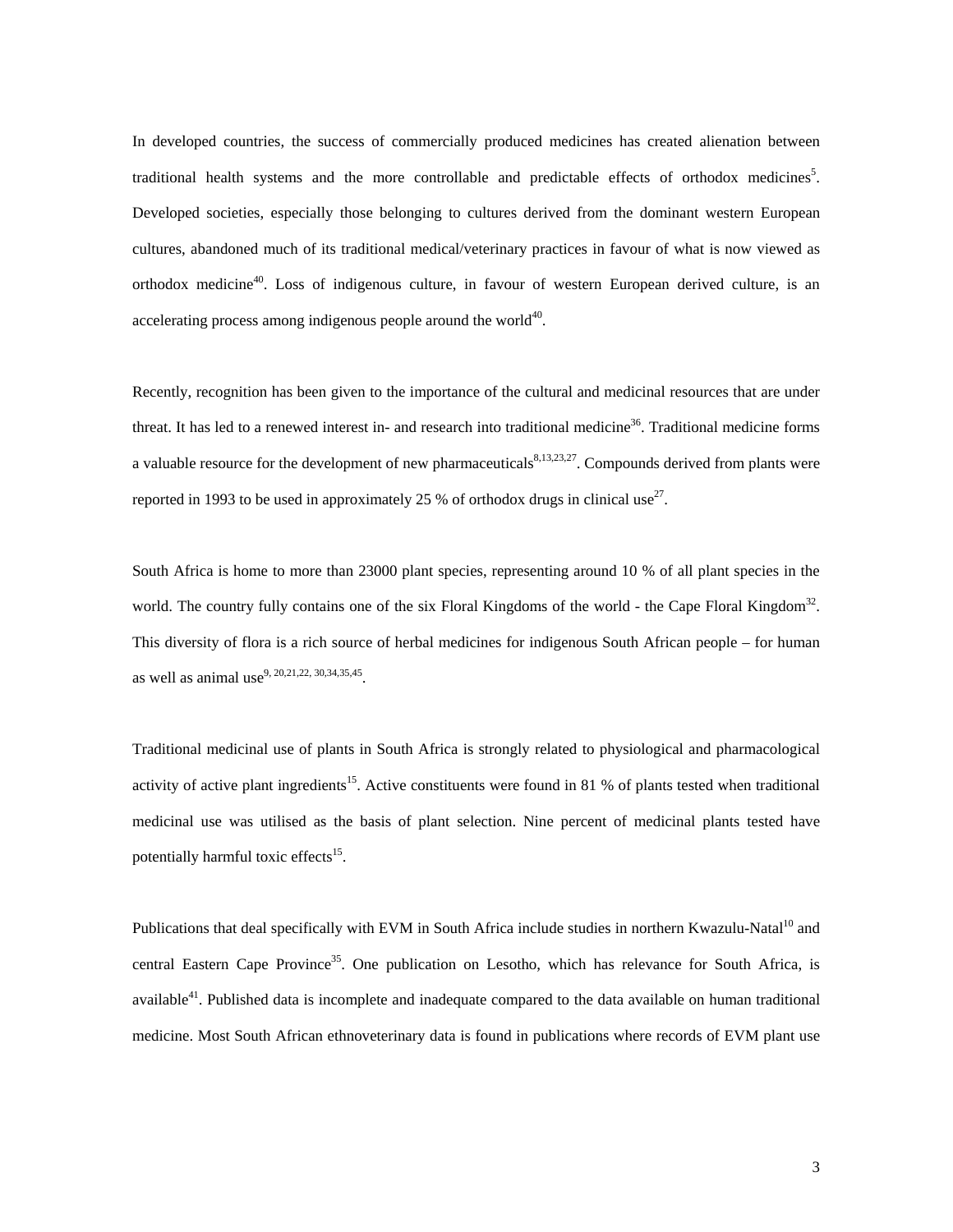are incidental to the main aims of the publications. A comprehensive database of EVM in South Africa is needed to bring it into mainstream knowledge and expose it to research.

This study aimed to document plant species used in ethnoveterinary medicine, the indications for their application and the methods of collection, preparation and administration. A secondary aim was to assess the suitability of the Rapid Rural Appraisal approach to the investigation of EVM in southern Africa.

# **MATERIALS AND METHODS**

### **Study area**

The Madikwe State Veterinary Area (Fig. 1) is situated in the northern part of the North West Province of South Africa.

INSERT FIG. 1 HERE

#### **Survey procedure**

The Rapid Rural Appraisal approach to data collection was used<sup>2</sup>. Ethnoveterinary information was collected through three techniques *viz*: interviews, observations and guided field walks. Permission to conduct research in the study area was obtained from traditional leaders (*kgosi*) at the start of the study. Field work was conducted during the summer months of 1998 and 1999. Winter months were unsuitable for data collection because of the seasonal occurrence of some plants and the lack of reproductive organs and leaves needed for plant identification.

Setswana-speaking people in the study area who were involved in livestock production and/or had information on current or historical ethnoveterinary plant use were included in the study. Participants, further referred to as informants, included farmers, extension officers, traditional healers, and other knowledgeable individuals. Farmers were divided into commercial farmers and small scale farmers. Commercial farmers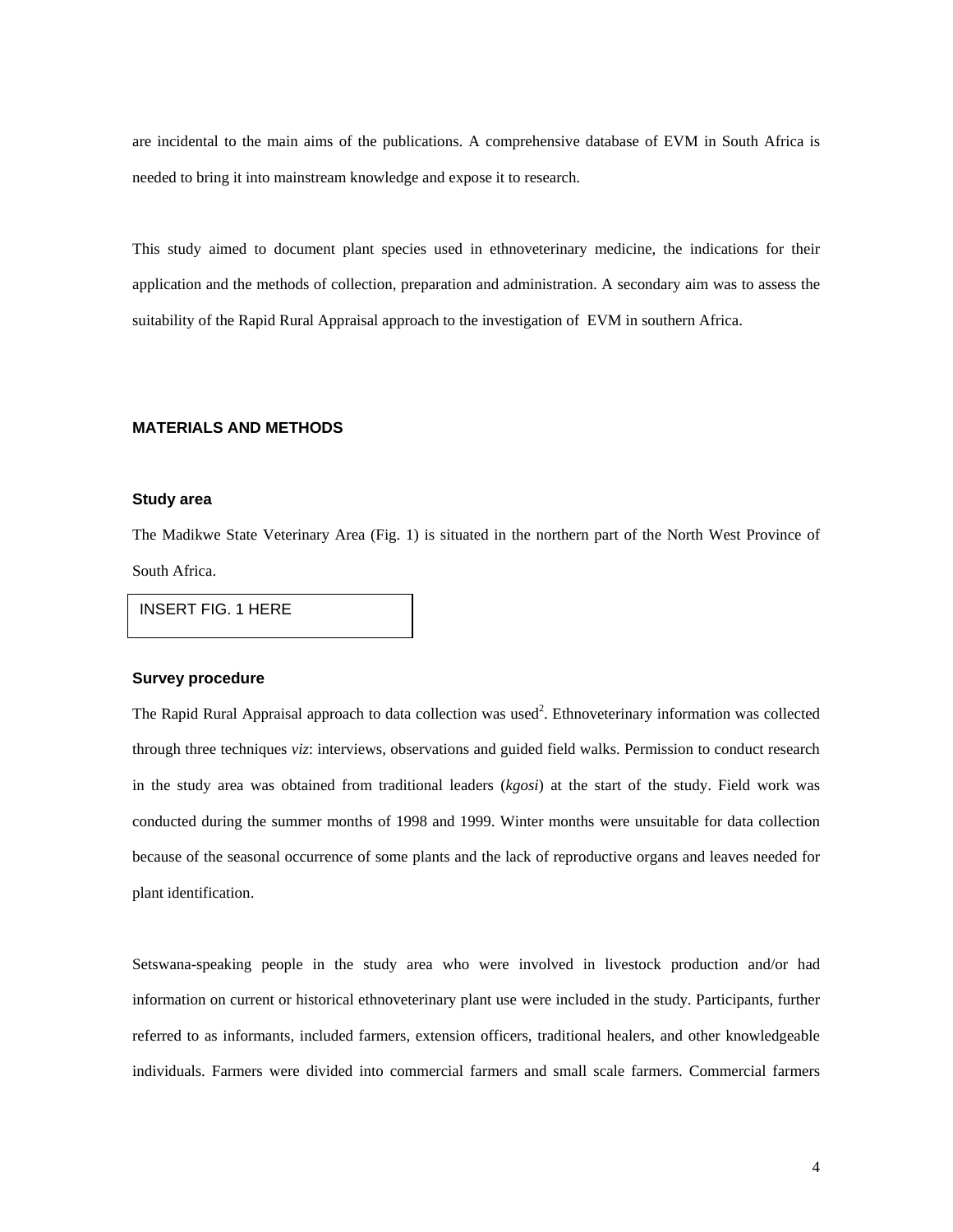were defined as farmers who earned their income primarily from farming and who owned more than 30 head of cattle. All small scale farmers owned less than 30 head of cattle. The study aimed to record data on ethnoveterinary medicines used in cattle, but other ethnoveterinary information was recorded when encountered.

*Kgosi* were requested to suggest suitable interpreters. Respected persons with a good knowledge of the study area were sought. Interpreters suggested by the *kgosi* were used initially, but some were found unsuitable due to time constraints and/or lack of enthusiasm. Alternative interpreters, who were acceptable *kgosi*, were then used. When informants were able to communicate adequately in either English or Afrikaans no interpreters were used.

Formally arranged group meetings, such as farmers days and community meetings at tribal offices, as well as informal group meetings with farmers at state-held brucellosis survey days and communal dip tanks, were attended. The research aims were explained at these meetings. Informants who were willing and able to contribute to the research were identified and arrangements for more detailed discussions were made. Two group interviews with selected informants were held, but individual interviews were generally more practical. Incidental interviews were conducted with farmers or herdsmen encountered while travelling through the study area.

To provide structure to interviews and to ensure that important aspects of animal health were not omitted, questions were asked around specific disease topics *viz.* different organ systems, generalised conditions, diseases related to nutrition, plant poisoning and other forms of poisoning. The topics served as a guide and were adapted to accommodate the perceptions and knowledge of the informants interviewed. Informants were not only asked to name diseases, but also to describe the symptoms associated with those diseases and to correlate this with the indications for medicinal plant use. This was needed to more accurately determine the probable aetiological diagnosis of disease conditions described by persons without formal veterinary training.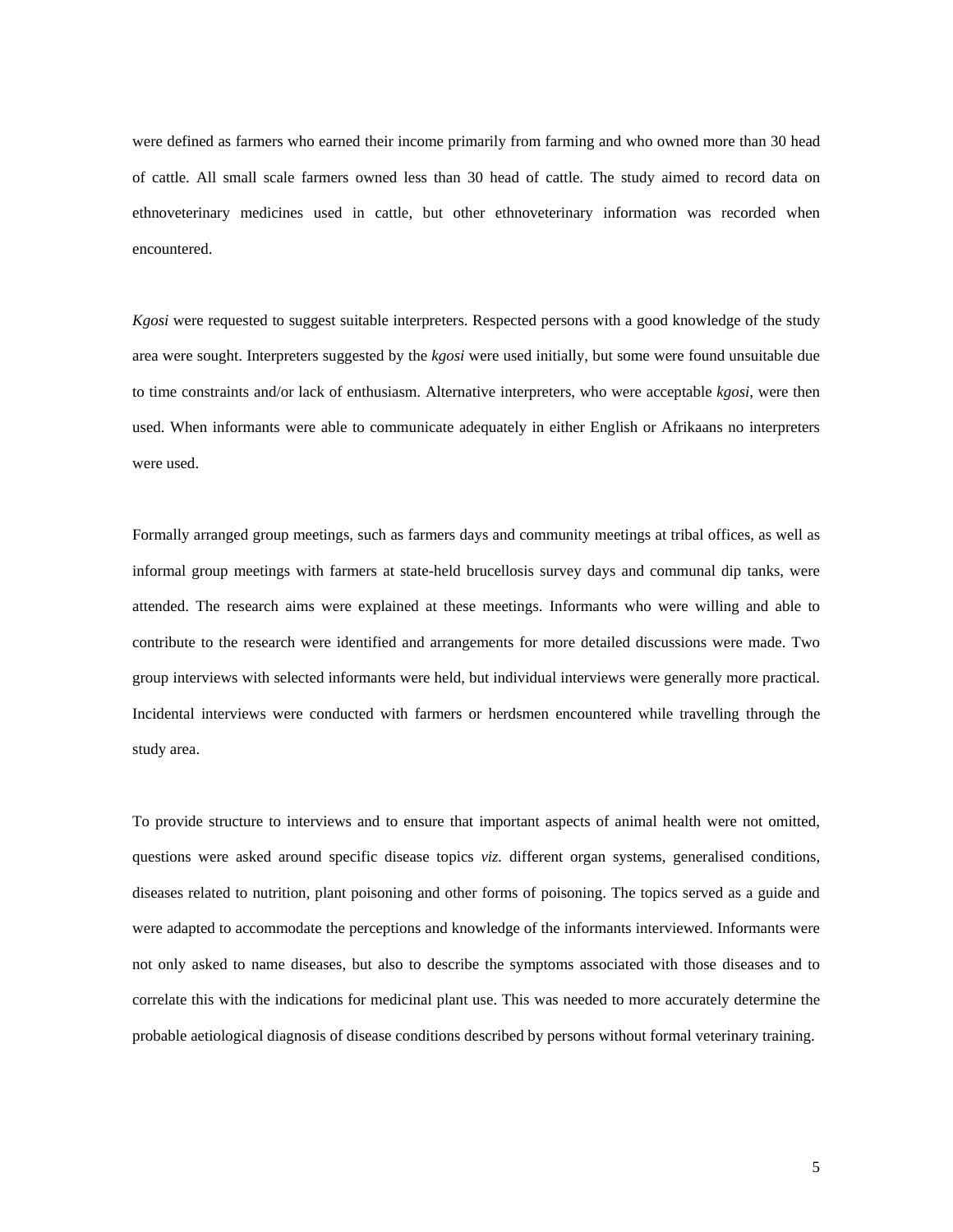The nature and perceived causes of diseases in animals, the role of plants in animal health, husbandry and production and the method and incidence of plant collection and use were also discussed. Notes on plant use included indications, plant parts used, collection and storage, preparation, administration and dosage, contraindications, side-effects and toxicity, therapeutic success, rapidity and extent of recovery and monitoring of therapy.

Observations were made on the collection, preparation, use and storage of medicinal plant material, signs of impact on natural plant populations and artificial propagation of medicinal plants. Informants were asked to demonstrate certain aspects of ethnoveterinary plant use not adequately explained during interviews.

Plant samples were collected and photographs taken during field walks with informants. Plant names were verified during field walks. Informants were also asked to point out medicinal plants from dried plant samples and photographs.

Plant samples were identified with the help of the Department of Botany, University of Pretoria. Plant specimens were pressed, dried and stored in a herbarium cabinet at the Department of Pharmacology and Toxicology, Faculty of Veterinary Science, University of Pretoria at Onderstepoort. Specimens were protected from insects by applying insecticides and placing them into plastic covers.

# **RESULTS**

# **Informants**

Information was recorded through 28 detailed interviews with individuals, 2 group interviews, field walks and observations. Informants were from 14 localities spread throughout the study area. They represented 11 occupations of which small scale farmers, commercial farmers and traditional healers were the majority. Informants were mostly middle-aged and older men. No informants were women.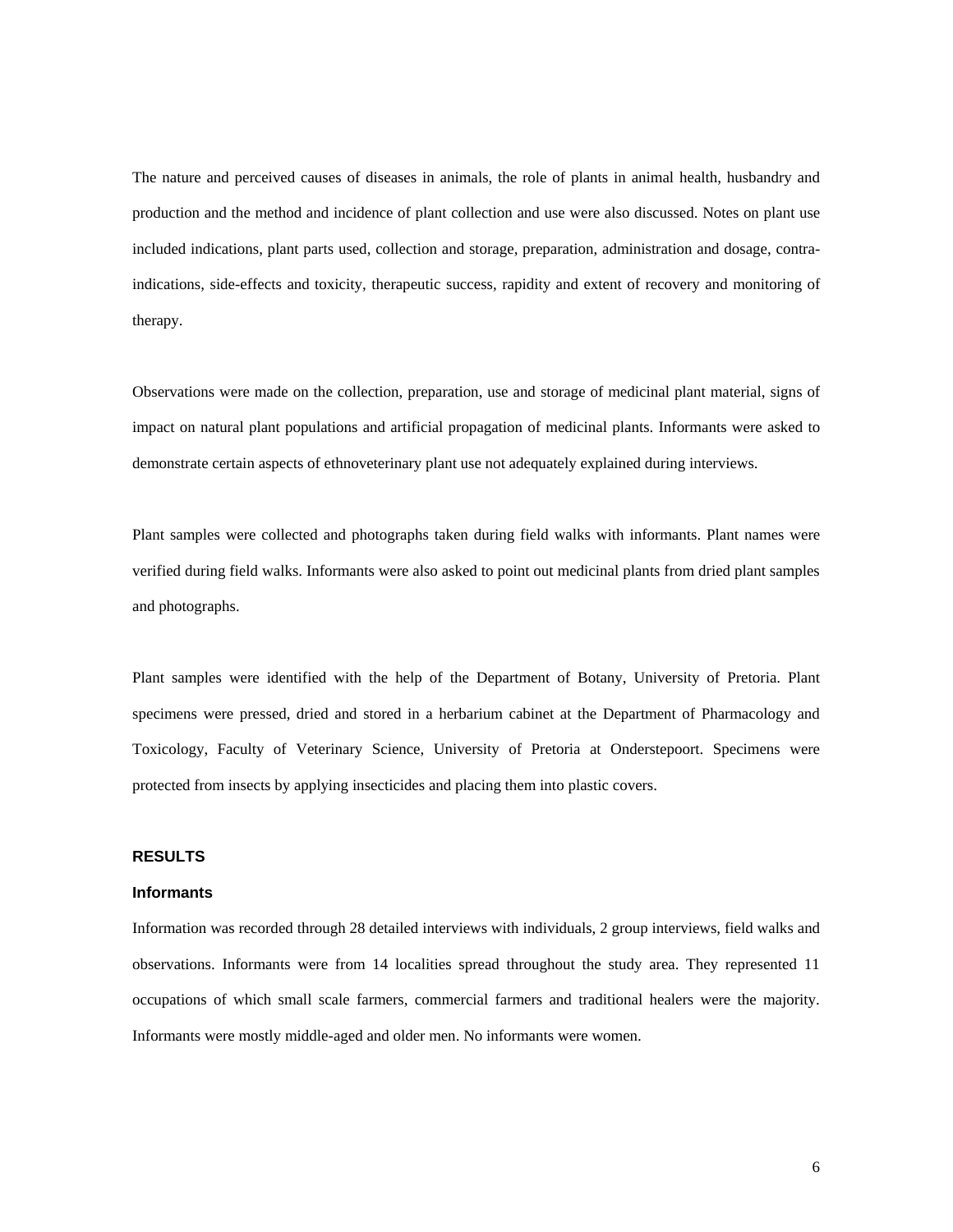#### **Indications for medicinal plant use**

Forty five plant species, representing 24 families and used for 29 indications, were recorded (Table 1). The most important indications were retained placenta, diarrhoea, gallsickness, fractures, eye inflammation, general sickliness, fertility enhancement, general gastro-intestinal problems, heartwater, helminthiasis, coughing, redwater and tick burden reduction. There was considerable variation in the number of different ethnoveterinary medicines reported per indication and in the report rates of different indications. Indications that were related to problems with easily distinguishable features, such as retained placenta and fractures, tended to have less variation in the type of ethnoveterinary medicines used for their treatment. Indications such as helminthiasis and general ailments, which were more difficult to diagnose due to variation and subtlety of symptoms, and variations of what informants considered typical symptoms, tended to have more variable treatments. The accuracy of diagnoses made by informants were not verified.

# INSERT TABLE 1 HERE

#### **Perceived causes of disease**

Natural phenomena were universally accepted as causes of some or all diseases in animals, even when informants could not explanation disease mechanisms. Diseases with typical seasonal patterns were often related to factors in the environment with similar seasonal patterns. For example: fresh green grass was perceived by some to be the cause of gallsickness (*gala*) and diarrhoea because their incidence tended to be higher during the growing season of grass. High milk production in cows was also associated with freely available green grass and excessive ingestion of milk was seen as the cause of diarrhoea in calves. Treatment therefore involved limiting milk intake by affected calves. Informants usually did not attribute diseases to micro-organisms. A notable exception was the use of sap from unripe Solanum panduriforme reported by one informant to kill the unseen micro-organisms that cause diarrhoea. Ticks were perceived to be the direct cause of diseases such as heartwater, sweating sickness and gallsickness. No informants attributed these diseases to micro-organisms or toxins transmitted by the ticks.. Large calves, small birth canals or abnormal presentation of calves were recognised as causes of dystocia. Informants readily diagnosed tissue damage due to external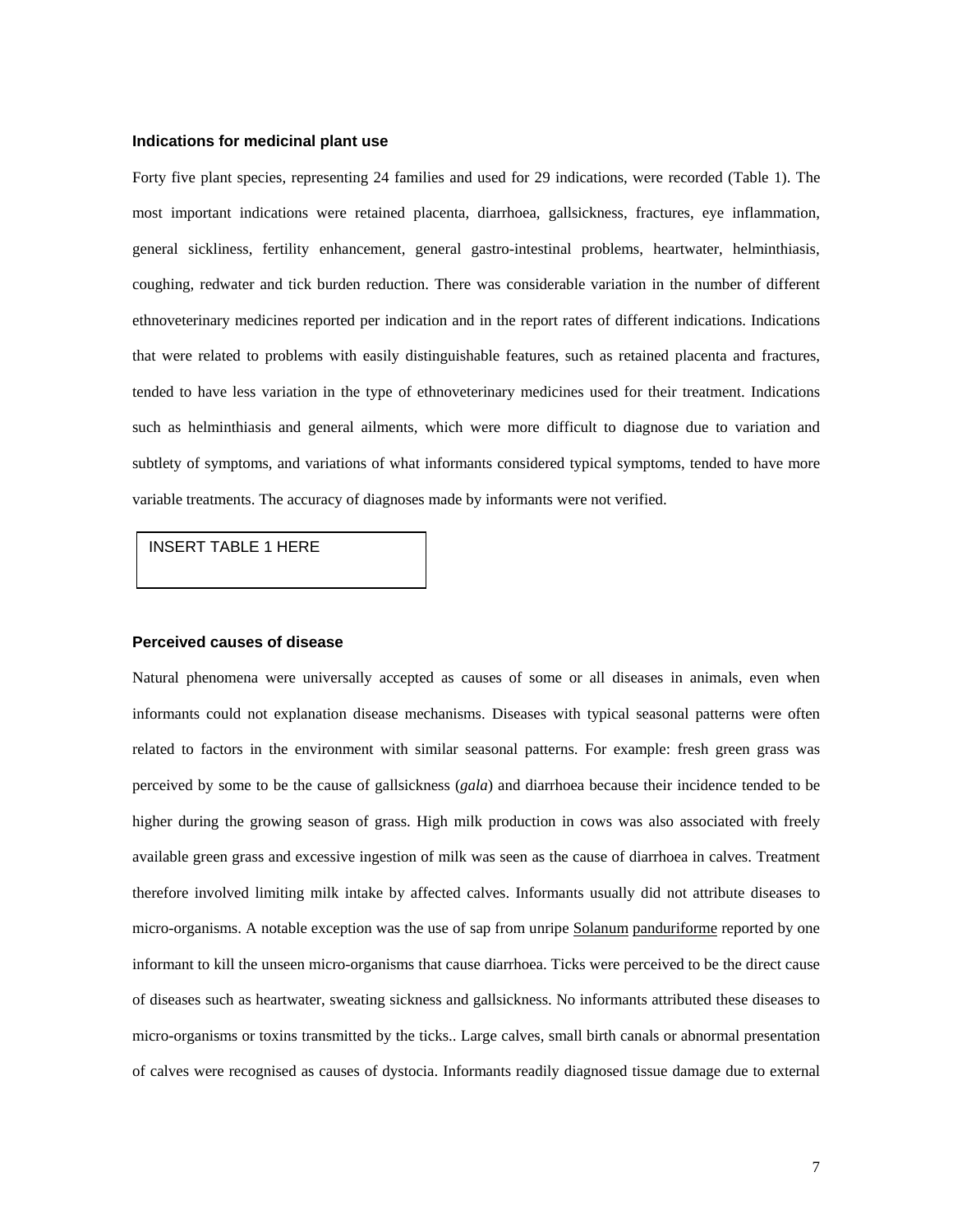parasites, trauma and burns. External parasites were perceived to be an important cause of teat damage, but internal parasites (*dinogana*) were regarded as an unimportant cause of animal health problems. Dichapetalum cymosum (*mogau*) was considered to be the most important cause of poisoning deaths in cattle. A pupa, found within a "shell" made from small twigs held together with silk, was also widely perceived to be the cause of acute deaths in cattle. Toxic plants, including Urginea sanguinea, Lantana camara, Solanum kwebense, Sarcostemma viminala, Kalanchoe spp., Cotyledon spp. and Acacia nilotica, occur in the area and were pointed out to informants during field walks. Although the plants were familiar to most informants, they were not perceived to be the cause of poisoning in animals.

Two informants classified diseases into two categories: diseases that are part of the natural phenomena of the animal's life; and diseases that are caused by the actions of evil people (*boloi*). They stated that diseases caused by *boloi* were uncommon.

### **The perceived mechanism of action of traditional medicines**

Most informants attributed the action of medicines to a physical mechanism that they could not explain due to lack of knowledge. They expected a dose related response to medicine use. Most farmers perceived the fundamental mechanisms of action of traditional herbal medicines and orthodox stock remedies to be similar. They used both types of medicine allopathically and interchangeably depending on previous experience, cost and availability. A minority of informants perceived the replenishment of *maatla* (power) in the diseased animal through the use of medicines as the mechanism of action.

#### **Plant collection**

Medicinal plants material were usually obtained near towns or close to cattle grazing areas. Some informants had plants such as Aloe marlothii, Asparagus laricinus, Ziziphus mucronata, Peltophorum africanum and others growing at their homes. These plants were usually not cultivated, but were not removed if they grew around homes naturally. Aloe species were sometimes planted close to dwellings to ensure a convenient supply of leaves for medicinal use. Common medicinal plants, such as Senna italica, which is a pioneer on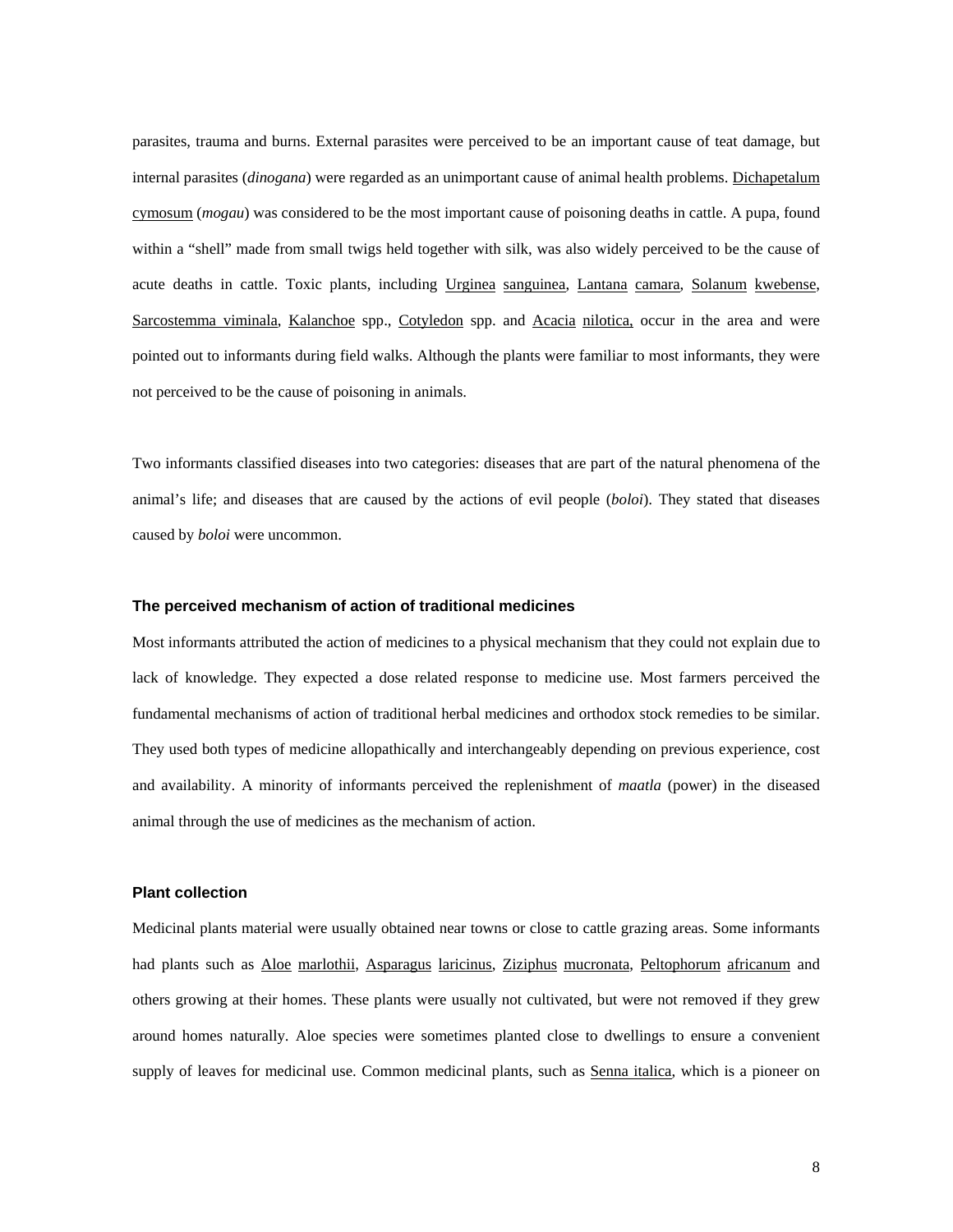disturbed soil in and around towns, was not given any special protection. The ability or inability of plants to adapt to garden environments also determined whether or not they were cultivated. Species such as Pouzolzia mixta*,* occurred only along rocky ridges. Although there was a demand for the plant in towns, people were unable to cultivate it outside of its natural habitat. Plants that were used infrequently and for which the need was unpredictable were not deemed to be worth the effort involved in cultivation. Most of the plant species used to treat cattle were collected only when the need arose.

 Most informants stated that the medicinal properties of plants growing at their homes and plants that grew further away were the same. They did not consider nursery grown plants to be inferior and stated that they would welcome nursery grown plants as an easily accessible source of herbal medicines. All traditional healers, however, stated that wild plants were better sources of traditional medicines than cultivated plants. They were of the opinion that cultivated medicinal plants could be ineffective or harmful to patients. All informants gathered plants themselves. Farmers usually gathered plants only for their own use. Except for traditional healers, no informants gathered medicinal plants for commercial purposes. One traditional healer sold plants to colleagues. Laypersons normally gathered specific plant species based only on the medicinal indications associated with a particular plant species. Traditional healers sometimes applied additional criteria. The ancestors (*badimo*) would show plants to healers in their dreams. The *badimo* could show a healer a specific individual plant, a specific area, or just the species to use. Traditional healers preferred to gather plants in areas where there was little human activity. The presence of many people would reduce the power (*maatla*) of plants. People caused plants to be stepped on (*u a gata*) in a metaphysical sense, thereby reducing the plants' *maatla*.

#### **Medicine storage**

Medicinal plants were usually not stored, but were collected and used fresh when needed. Most informants stated that medicinal plants could be stored indefinitely as long as it was stored correctly. Only one informant, a traditional healer, maintained that plants would lose their medicinal potency even if stored correctly, but that correct storage would increase the length of time that it remained effective. Medicinal plants were preferably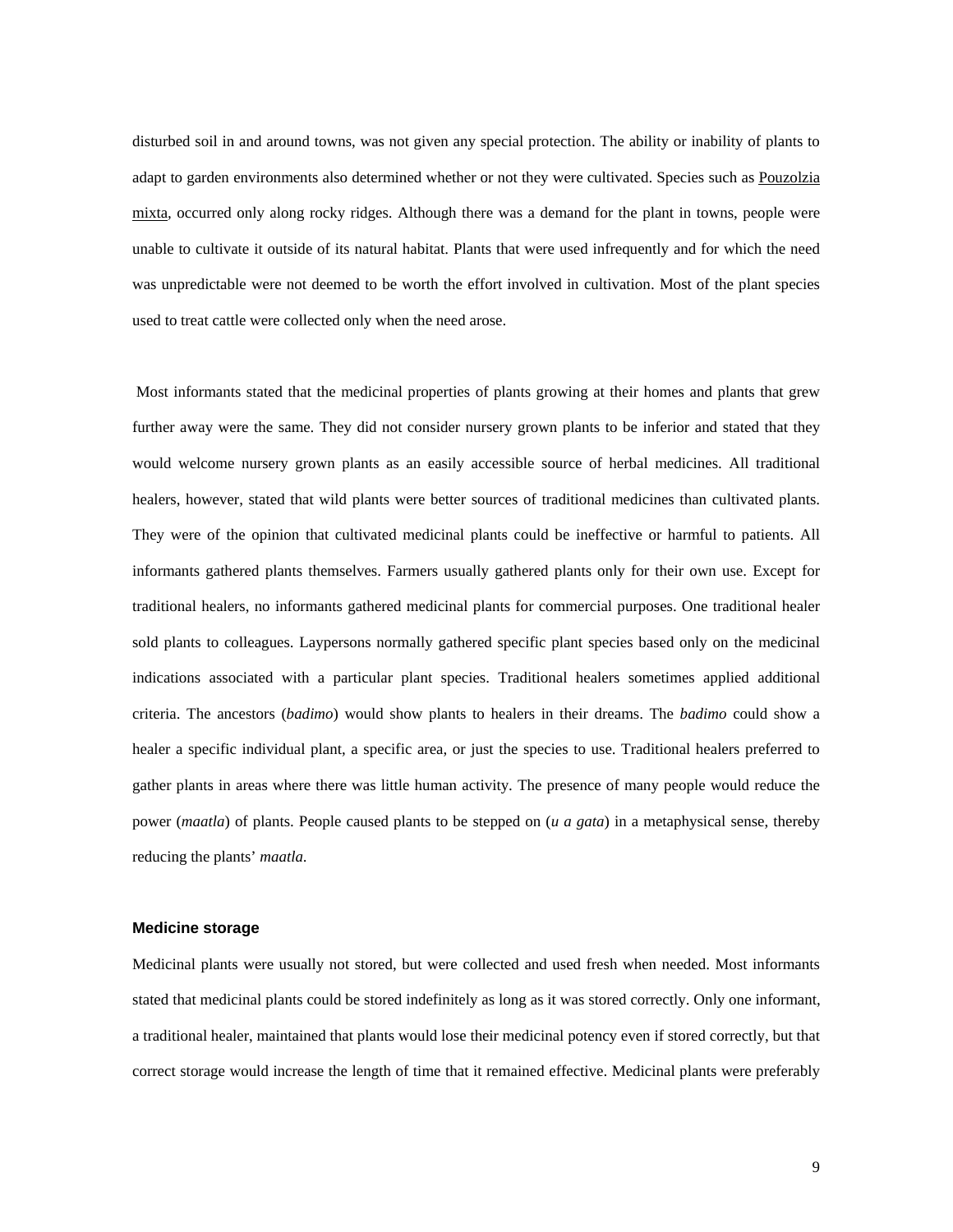stored in a dried form. Plant material was dried by spreading it out on an outside flat surface in dry weather, or was hung from hooks mounted on walls indoors. Large pieces of plant material were sometimes cut into smaller pieces before drying. Dried materials were ground to a powder or tied into bundles. Medicinal plant material was usually kept dry, in a cool place and out of direct sunlight and wind. This was achieved by storing plants in cool parts of a house in plastic or paper bags, newspaper and glass-, metal- or plastic jars.

#### **Medicine preparation and dosage forms**

The majority of ethnoveterinary medicines (64 %) utilised single ingredients, alone or with a vehicle for administration. Informants who utilised mixtures of active components stated that it made their medicines more potent. Non-plant material and material not directly derived from plants, utilised in mixtures, included salt, sodium permanganate, donkey faeces and orthodox medicines. Plant parts that were most commonly utilised in medicines, such as aloe leaves, roots, rhizomes, tubers, bulbs and bark were available throughout the year. Water extraction was the most commonly utilised preparation method. Infusions and decoctions comprised 82 % of the total number of medicines. In 13 % of medicines, either an infusion or a decoction could be used depending on the circumstances. Decoctions were prepared by boiling plant material in water for few minutes. Infusions usually required plant material to be soaked for a few hours or overnight. Infusions were preferred when it was inconvenient or impossible to boil water and rapid preparation of a medicine was unnecessary. Fresh plant material was preferred. When fresh plant material was not available, dried material was utilised using the same preparation methods as those used for fresh material.

Liquid dosage forms intended for oral dosing were utilised in 83 % of medicines. Dosing was usually done by mouth using a glass cool drink or beer bottle of 750 ml or one litre capacity. One informant dosed liquids through the nose, also using a bottle, claiming that dosing through the nose was easier. Ground plant material was sometimes mixed with coarse salt (and sometimes molasses) to form licks. All parenteral dosage forms were applied topically. Liquids were applied as lotions or eye drops. Powders were used in eye treatments by sprinkling it directly into the eyes. Other parenteral dosage forms included ointments and unaltered plant material.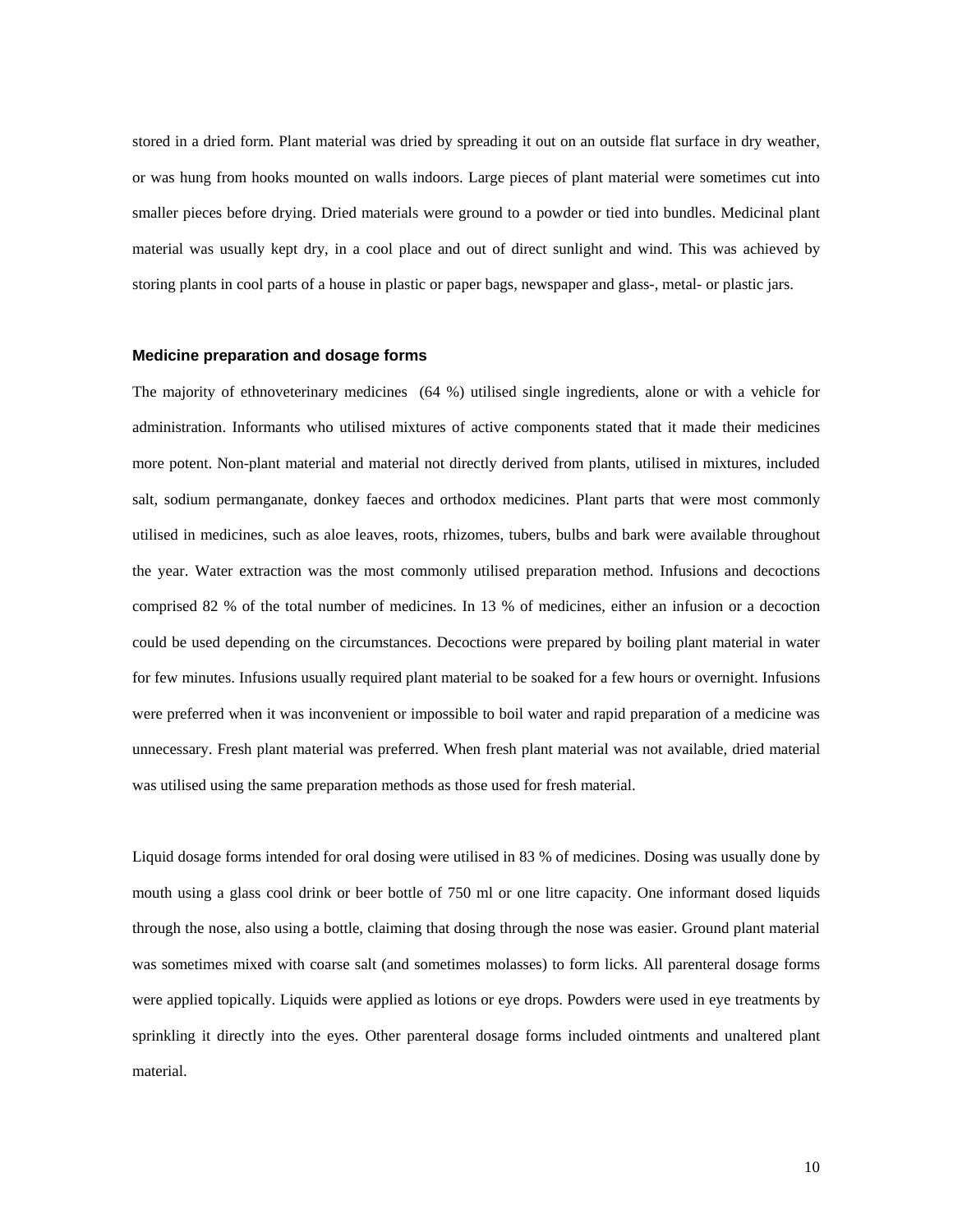#### **DISCUSSION**

# **Ethnoveterinary medicine (EVM)**

There are important similarities between the results of studies conducted in northern Kwazulu-Natal<sup>10</sup> and central Eastern Cape Province<sup>35</sup>and the current study. These similarities reflect factors that are likely to be constant in areas of South Africa where developing black farmers are prominent - such as most former homeland areas. Ethnoveterinary medicine was an important part of the healthcare of animals in all studies. Reasons for EVM use included the high cost of orthodox medicines and the convenient availability of ethnoveterinary medicines. The use of chemicals, orthodox medicines and plants that only became available in the modern era indicates the dynamic nature of EVM. The way that people understand diseases is related to the way that these diseases are treated and the changes in the methods of treatment over time therefore suggests that disease perceptions are also dynamic. This is not surprising in the light of the cultural changes that are taking place in Africa40. The indications for ethnoveterinary medicines in cattle are similar in different areas. The plant species used are, however, usually different. This indicates that locally available plant populations are a major determinant of the plant species used in ethnoveterinary medicines. Liquid dosage forms consisting of infusions and decoctions used as drenches, licks and topical dosage forms such as powders, lotions and drops are common in all studied areas. These dosage forms are easy to prepare without specialised equipment and is a reflection of the low level of technological sophistication in EVM. The apparent lack of transfer of ethnoveterinary knowledge from older to younger generations was a cause of concern in all studies<sup>10,35</sup>. It was indicated in the present study by the predominance of middle-aged and older men among informants and the concern expressed by some older informants that young people were not interested in EVM.

Metaphysical properties in ethnoveterinary medicines were relatively unimportant in the Madikwe area compared to northern Kwazulu-Natal. The use of charms or the symbolic use of medicines was almost absent in the EVM practised by farmers in the Madikwe area. The use of charms by previous generations was, however, mentioned occasionally. This almost total adoption of an allopathic system of ethnoveterinary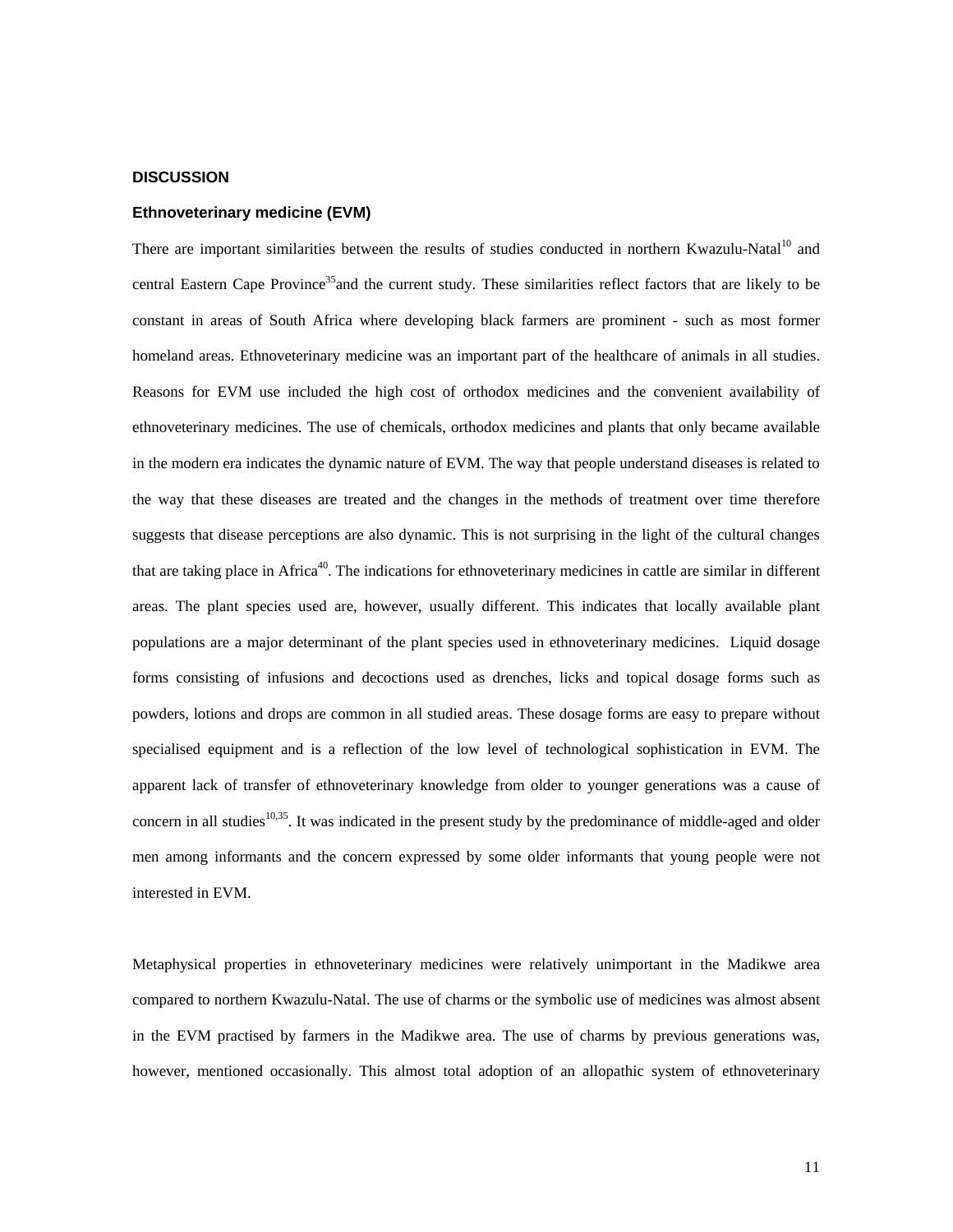medicine by modern farmers in the Madikwe area is in accordance with the findings of Coertze (1968). He found that contact with and pressure from white settlers led to a gradual transformation of the Tswana cultural pattern through adoption of western customs<sup>7</sup>.

No ethnoveterinary medicine use by women was recorded. This marked gender bias reflects the limited involvement of women in cattle production and herd health in Madikwe.

#### **The rationality of ethnoveterinary plant use**

Plants containing high levels of tannins, including Acacia tortilis, Sclerocarya birrea, Senna italica, Rhus lancea, Peltophorum africanum, Elephantorrhiza elephantine, Ziziphus zeyheriana and Ziziphus mucronata were commonly used as ethnoveterinary medicinal plants<sup>21,44,45</sup>. They were used for diarrhoea, burns and blood cleansing. Tannins are naturally occurring phenolic compounds of plant origin, which can form crosslinkages between macromolecules such as proteins $18,29$ . The pharmacological effects of tannins, which include astringent, antibacterial, antifungal, mucoprotectant and antioxidant effects and enzymatic inhibition<sup>4</sup>, support the use of these plants to treat diarrhoea and burns.

Aloe marlothii was a very important ethnoveterinary medicinal plant in the study area. Aloes of various species were extensively used as cure-alls since ancient times in many parts of the world. It still forms the base of a large commercial industry in health-care products<sup>44</sup>. The genus has been extensively studied and is known to contain a number of biologically active substances. Anthraquinone derivatives, emodin and resins, isolated from  $\underline{A}$ . ferox,  $\underline{A}$ . perryi and  $\underline{A}$ . vera are purgatives<sup>21</sup>. The purgative effect of anthraquinone derivatives is due to the formation of emodin anthrone under the influence of enteric bacterial enzymes. Emodin anthrone increases peristalsis and limits the absorption of water and electrolytes in the gut<sup>4</sup>. Aloe extracts inhibit histamine release from rat mast cells, which offers an explanation for the activity of aloe extracts in inflammatory conditions<sup>21</sup>. The leaves of Aloe greatheadii and Aloe zebrina were used to treat burns in animals in the study area. It contains copious amounts of slimy sap, which may have a soothing and cooling effect on inflamed skin lesions. Application of the leaves to skin lesions may also prevent desiccation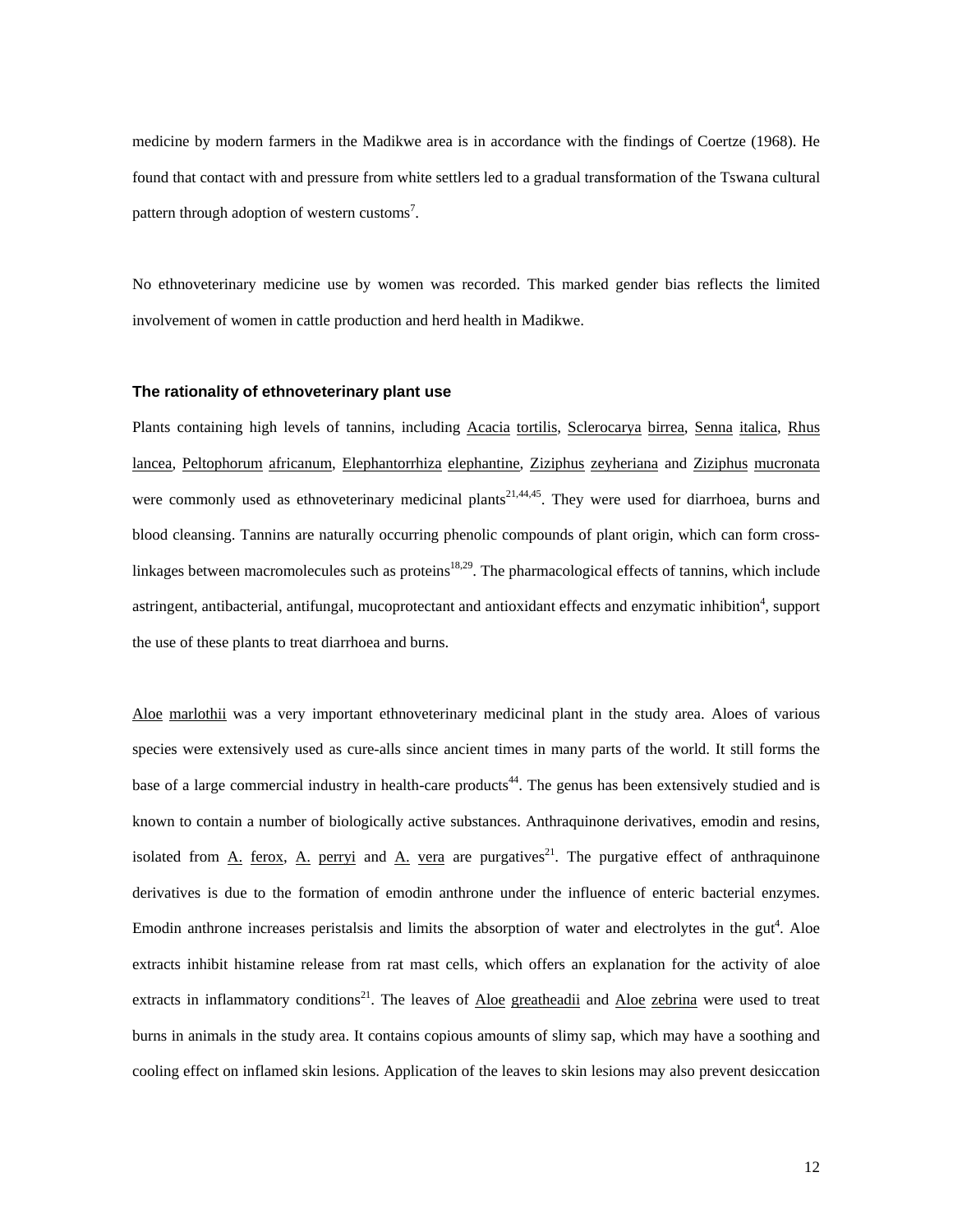and provide a physical barrier to wound contamination. The emollient effects of the leaf sap are also utilised in humans for skin irritations, abrasions and burns<sup>39,44</sup>. A. zebrina proved ineffective in a test for antibacterial activity<sup>45</sup>. The rationale for its use is therefore unlikely to be prevention or treatment of bacterial infection in skin lesions, but rather the hydrating, insulating and protective effects of glycoproteins contained in aloe  $leaves<sup>44</sup>$ .

The use of Senna italica to treat constipation may be explained by the purgative effects of oxymethylanthraquinone, which have been isolated from other Senna species<sup>4,45</sup>. The laxative effects of Ricinus communis are due to ricinoleic acid, which is released in the small intestine through hydrolization of castor oil. It stimulates intestinal secretion, promotes motility and decreases glucose absorption<sup>31</sup>. Unprocessed seeds contain the toxalbumin ricin, which can cause severe purgation and is highly toxic<sup>24</sup>.

The use of plants to treat retained placenta in cows was recorded throughout the study area and showed a high degree of uniformity between informants, as indicated by an unusually high number of informants using a limited number of remedies. The sap of most plant species used in remedies for retained placenta can be described as slimy or soapy. Plants used to treat retained placenta with a soapy sap are Dicerocaryum eriocarpum*,* Dicerocaryum*.* senecioides*,* Pouzolzia mixta and Tribulus terrestris, while Aloe marlothii leaf-sap is slimy. Use of these plants may have its origin in the belief that plant characteristics can be transferred to patients<sup>42</sup>. Literature reports also indicate the use of D. eriocarpum for retained placenta in cows and in women<sup>33,45</sup> and as an aid to parturition in cows<sup>45</sup>. The Vhavenda use it as a soap substitute<sup>33</sup>. Informants expressed a high degree of confidence in the effectiveness of their remedies for retained placenta. They reported wide variation in the times taken from treatments to the release of the placental membranes - from a few minutes to several days. In normal cows, the placental membranes are usually released between  $2 - 6$ hours post partum<sup>11</sup>. The usual incidence of retained placenta in bovine herds is  $c$ . 11 %, if retained placenta is defined as the retention of foetal membranes for longer than 12 hours post partum. In cases of retained placenta the foetal membranes are released from  $2 - 10$  days post partum in most untreated cases<sup>11</sup>. The normal variation of time to release the placental membranes of cows in an untreated population is similar to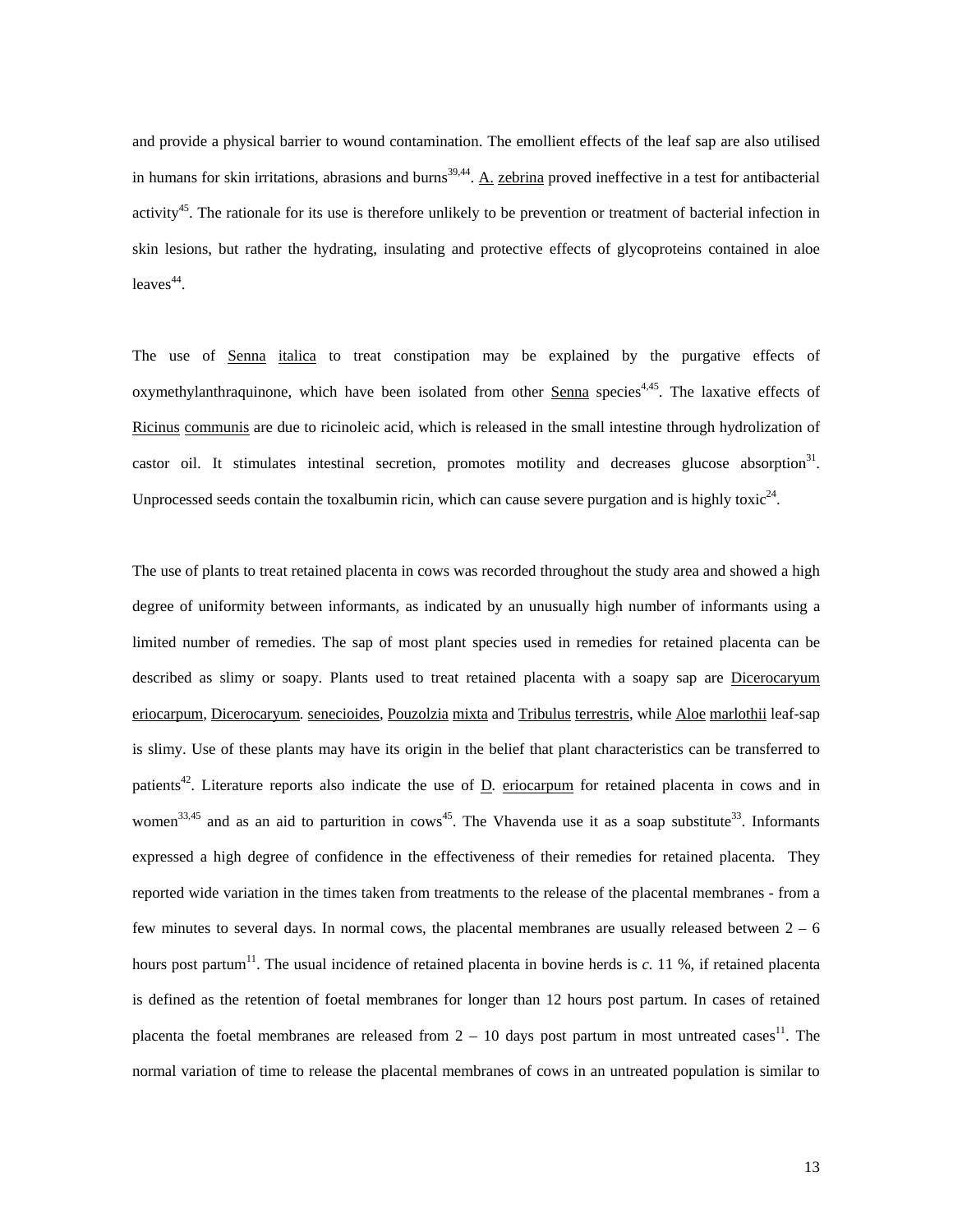the variation in time to placental membrane release reported by informants using traditional remedies. It is therefore possible that the confidence of informants regarding the effectiveness of their remedies is not due to the pharmacological effects of their medicines. This is not to say, however, that these plants are devoid of biological activity. Saponin-containing plants are widely used medicinally and have several known biological effects. These include antibacterial, antifungal, antiviral, anti-inflammatory, anti-oedema, analgesic, antitussive and expectorant effects<sup>4</sup>. Not all saponins show all the listed effects and specific saponins have their own specific range of effects<sup>4</sup>. Studies to evaluate the biological activities of saponins contained in plants used for retained plancenta in cows are needed.

Two species utilized to treat redwater, Rhoicissus tridentata and Urginea sanguinea, have reddish coloured underground parts. This is possibly an example of the "doctrine of signatures"<sup>28</sup>, where the reddish colour of the urine is linked to the red colour of the plants.

Withania somnifera, used in the study area to treat calf diarrhoea, is chemically complex. It contains more than 80 compounds and has been the subject of numerous studies. Its biological effects include antibiotic, cytotoxic and anti-inflammatory activities<sup> $4,44$ </sup>. These effects could be used to rationalise its use in some types of diarrhoea.

Splints made from sheets of bark, cut from Sclerocarya birrea and Acacia karroo were used to treat longbone fractures due to the bark's tough, fibrous structure. A. karroo bark is utilised in many applications where a tough material is needed, such as the making of roof frames, ropes and baskets<sup>12,45</sup>. This is an example of a physical rather than a pharmacological effect.

A number of plants that were used medicinally in the study area have potentially dangerous toxic effects. They include Boophane disticha<sup>14,17,44</sup>, Croton gratissimus<sup>3,19,26,45</sup>, Phyllanthus spp.<sup>45</sup>, Ricinus communis <sup>24</sup>, Spirostachys africana<sup>12,16,38,45</sup>, Solanum incanum and Solanum panduriforme<sup>43</sup>, Urginea sanguinea<sup>21,24,45</sup> and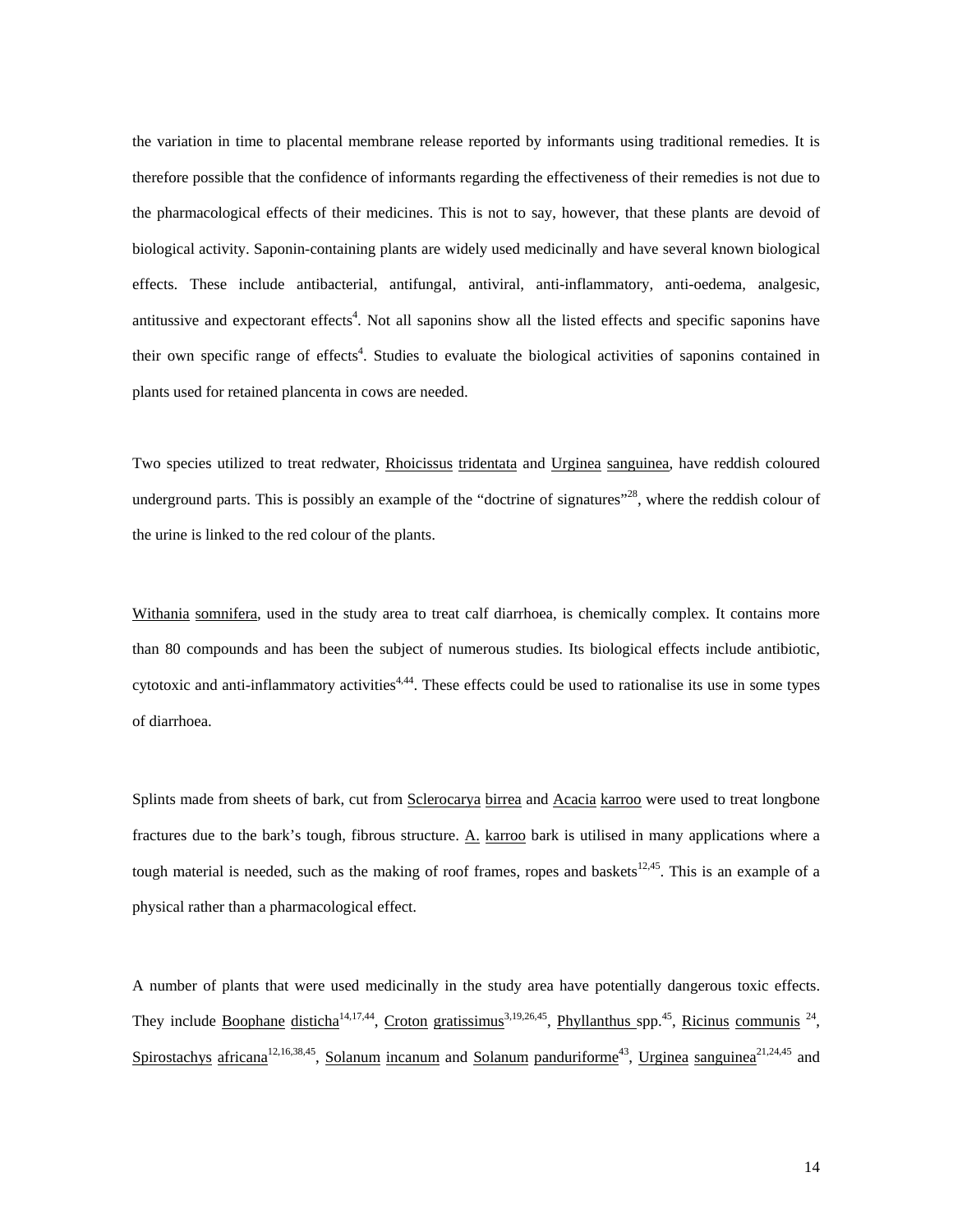Withania somnifera<sup>1,45</sup>. Side effects or toxicity associated with the medicinal use of these plants in the study area was rarely reported. This is likely to be due to the relatively small amounts used in medicines.

### **Rapid Rural Assessment (RRA)**

Rapid Rural Appraisal (RRA) is a data collection approach, used in rural areas, that is aimed at achieving understanding of a rural situation relatively quickly and cost-effectively<sup>2,6</sup>. It is often superior to traditional methods of investigation in rural communities<sup>6</sup>. The main strength of RRA is based on its adaptability. Traditional methods usually rely on questionnaires that are prepared in advance. A deficiency of traditional methods is that all relevant information cannot be known in advance. Fixed questions may be inappropriate to the situation under investigation and important facets of the local situation may be ignored. In the RRA approach, semi-structured interviews are preferred, with guidelines to open-ended discussions, rather than fixed questions. As information about the local situation is uncovered, approaches and lines of inquiry are adapted to take advantage of newly gained insights into the local situation<sup>2</sup>. RRA has been used successfully in the fields of agro-ecosystem analysis, farming systems research and applied anthropology<sup>6</sup>.

Three techniques *viz.* interviews, observations and guided field walks were used in this study. Combinations of techniques increase the accuracy and detail of information obtained $3^7$ . Group interviews generally have a higher rate of information generation. The accuracy of information can be better, because information is discussed and debated among group members. The disadvantages are that the more vocal people could dominate the discussion and some knowledgeable people may not participate fully. Highly esteemed members of the group may have erroneous opinions that go unchallenged and uncorrected in a group discussion<sup>37</sup>. Additional individual interviews with particularly knowledgeable participants of group interviews minimised the disadvantages of group interviews in this study.

Guided field walks were exceptionally valuable. Informants often learned about ethnoveterinary plant use from their teachers through guided field walks. They were therefore familiar with the concept and tended to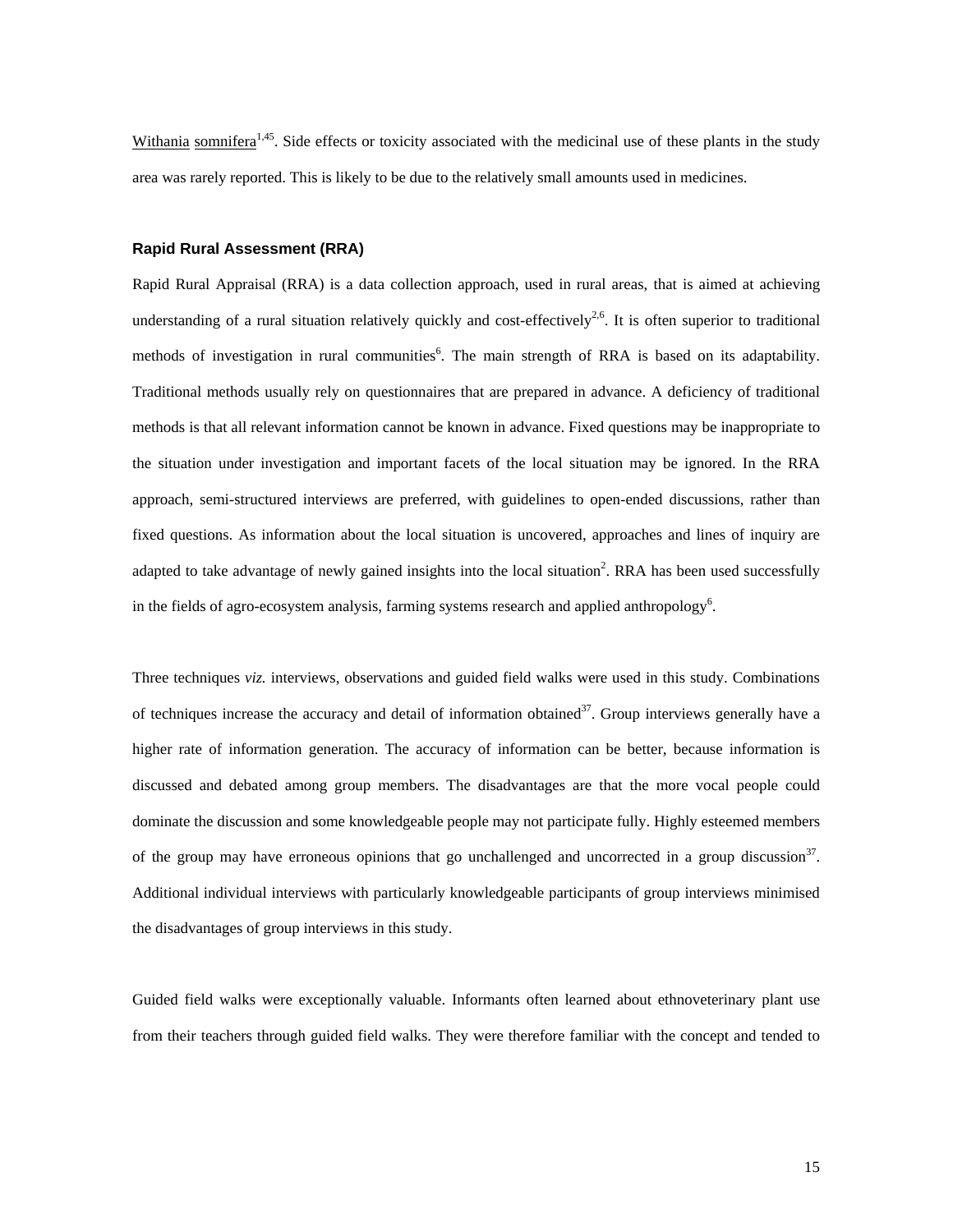share information more readily while walking through the veld. Seeing medicinal plants often resulted in informant's remembering things about the plants that were omitted during interviews.

The establishment of a trust-relationship between the researcher and informants was a prerequisite for the successful completion of interviews. Trust often took time and repeated visits to achieve. The concerns of most informants could be addressed adequately through discussions of the aims of the project. Professional traditional healers were generally less co-operative than lay persons.

RRA proved to be a successful approach to EVM research in the Madikwe area. It yielded information relatively quickly and cheaply. RRA is adequate for providing qualitative information on the extent and variation of ethnoveterinary knowledge. The qualitative nature of results is, however, an important drawback when statistical data analysis is attempted.

#### **CONCLUSION AND RECOMMENDATIONS**

The Setswana-speaking communities of the Madikwe area have a rich heritage of ethnoveterinary knowledge. It includes all aspects of medicinal plant usage. EVM is important in animal health care in the area. The use certain medicinal plants can be shown to be rational in terms of the known biological effects of the plants involved.

No written records of ethnoveterinary records were encountered. Most young people seek employment opportunities in urban areas, where ethnoveterinary knowledge is of little practical value. The chain of transfer of ethnoveterinary knowledge from generation to generation may therefore be broken due to the modern circumstances of young people. It underscores the importance of recording ethnoveterinary knowledge while it is still freely available.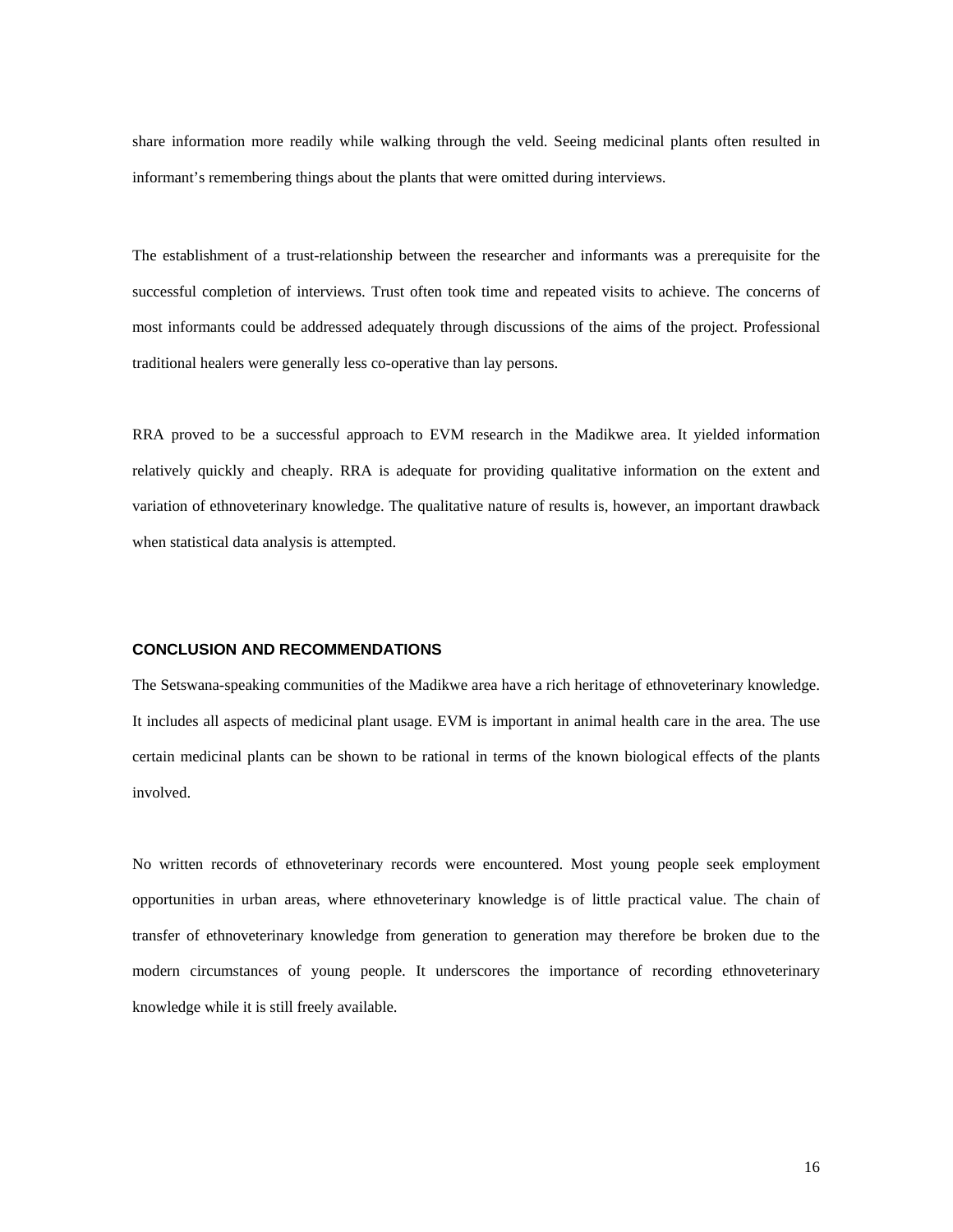Research goals that should be adopted to ensure the long-term benefits for people from ethnobotany and traditional medicine in southern Africa include the following: Comparative studies should be carried out in other regions of South Africa to provide a comprehensive database on ethnoveterinary medicinal plants and ethnoveterinary practises. The pharmacological actions of ethnoveterinary medicines should be studied. The feasibility of promoting safe and effective herbal medicines should be investigated. Aspects that should be addressed include quality control, sustainability, cultivation, local self-sufficiency, sustainability and distribution. Viable alternatives to orthodox medicines that will reduce total expenditure on animal health should be promoted. Where applicable, intellectual property rights must be respected by researchers and developers.

#### **ACKNOWLEDGEMENTS**

The residents of the Madikwe State Veterinary Area are thanked for their friendly and patient involvement in the project. Funding received from the National Research Foundation is gratefully acknowledged. I thank Dr. Koos Olivier for his invaluable assistance during initial meetings with community leaders. I also thank him and his wife for their generous and heart-warming hospitality during my stays in the study area. I thank the management of Madikwe Game Reserve, and in particular Dr. Markus Hofmeyer, for facilitating research in and around the reserve. I thank Dr. M. J. Manenzhe, state veterinarian at Madikwe, and his staff, Mr. Kgatlhane and Ms. Kaotsane, for their assistance. Prof. H. Els and Prof. G. E. van Wyk are thanked for their inputs and advice during the planning stages of the project. I thank the Department of Botany, University of Pretoria, for assistance with the identification of collected plant specimens.

#### **REFERENCES**

- 1. Arseculeratne S N, Gunatilaka A A L, Pannabokke R G 1985 Studies on medicinal plants of Sri Lanka. Part 14: Toxicity of some traditional medicinal herbs. *Journal of Ethnopharmacology* 13: 323-335
- 2. Beebe J 1995 Basic Concepts and Techniques of Rapid Appraisal. *Human Organization* 54(1): 42-51
- 3. Bryant A T 1966 *Zulu medicine and medicine-men*. C. Struik, Cape Town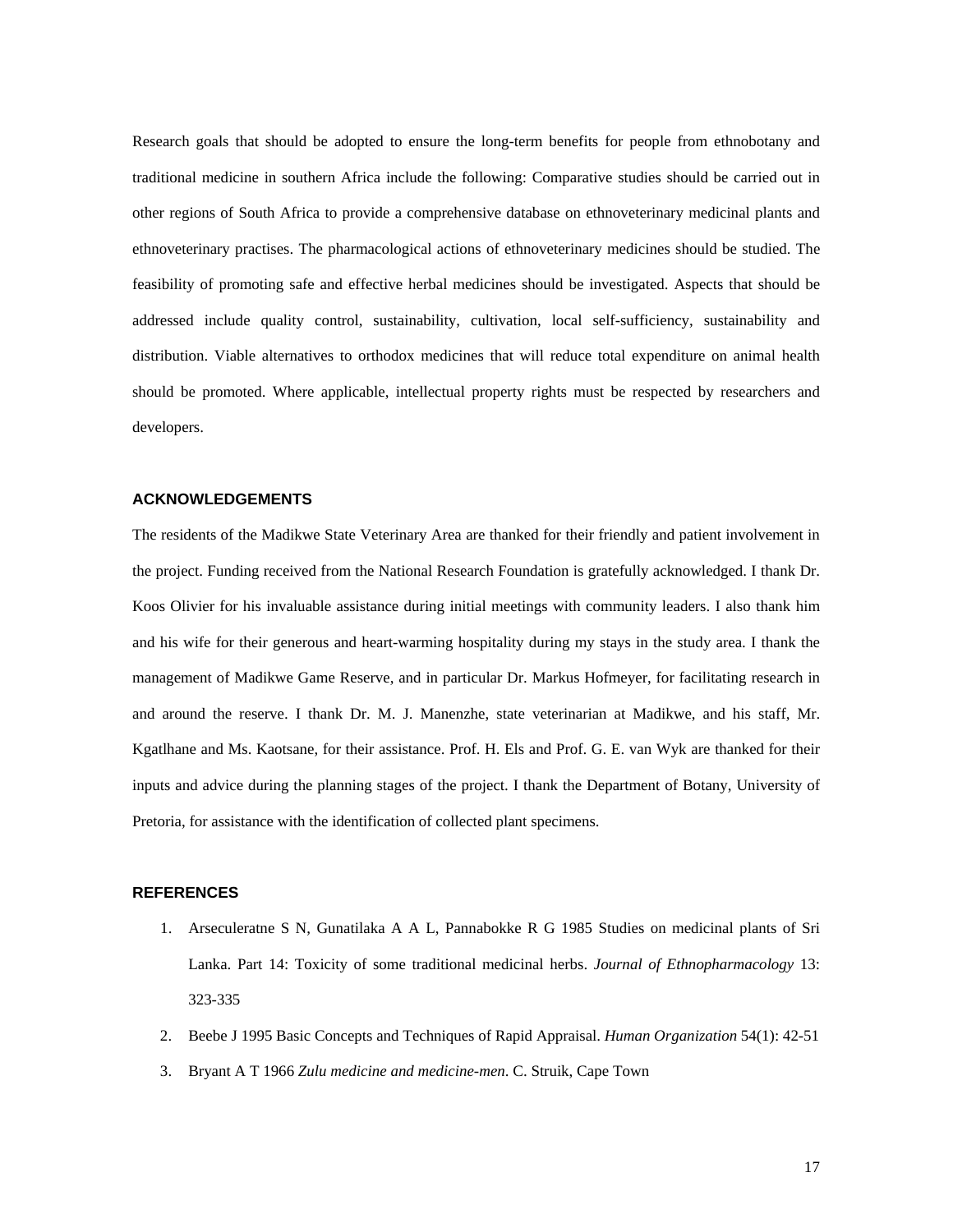- 4. Bruneton J 1999 *Pharmacognosy Phytochemistry Medicinal Plants* (2nd edn)*.* Lavoisier, Paris
- 5. Capasso F 1985 Medicinal plants: an approach to the study of naturally occurring drugs. *Journal of Ethnopharmacology* 13: 111-114
- 6. Chambers R 1992 Rural Appraisal: Rapid, Relaxed and Participatory. *Discussion Paper 311.*Institute of Development Studies, University of Sussex, Brighton
- 7. Coertze P J 1968 Akkulturasie. In G Cronje (ed*.*): *Kultuurbeïnvloeding tussen Blankes en Bantoe in Suid Afrika*. Van Schaik, Pretoria
- 8. Cox P A 1994 The ethnobotanical approach to drug discovery: strengths and limitations. In Chadwick D J, Marsh J (eds) *Ethnobotany and the search for new drugs*. Wiley, Chichester (Ciba Foundation Symposium 185): 25-41
- 9. Cunningham A B 1989 Indigenous plant use: Balancing human needs and resources. In Huntley B J (ed) *Biotic diversity in southern Africa: concepts and conservation.* Oxford University Press, Cape Town: 93-106
- 10. Cunningham A B, Zondi A S 1991 Cattle owners and traditional medicines used for livestock. *Investigational Report No. 69*. Institute of Natural Resources, University of Natal, Pietermaritzburg
- 11. Eiler H, Hopkins F M 1993 Successful treatment of retained placenta with umbilical cord injections of collagenase in cows. *Journal of the American Veterinary Medical Association* 203: 436-443
- 12. Els H 1996 Die benutting van hernubare natuurlike hulpbronne by die Vanhlangu-Mnisi van die Mhaladistrik. PhD thesis, University of Pretoria
- 13. Farnsworth N R 1994 Ethnopharmacology and new drug development. In Chadwick D J, Marsh J (eds) *Ethnobotany and the search for new drugs*. Wiley, Chichester (Ciba Foundation Symposium 185): 42-59
- 14. Forbes V S (ed.) 1986 *Carl Peter Thunberg Travels at the Cape of Good Hope* 1772-1775. Van Riebeeck Society, Cape Town
- 15. Fourie T G, Swart I, Snyckers F O 1992 Folk medicine: a viable starting point for pharmaceutical research. *South African Journal of Science* 88: 190-192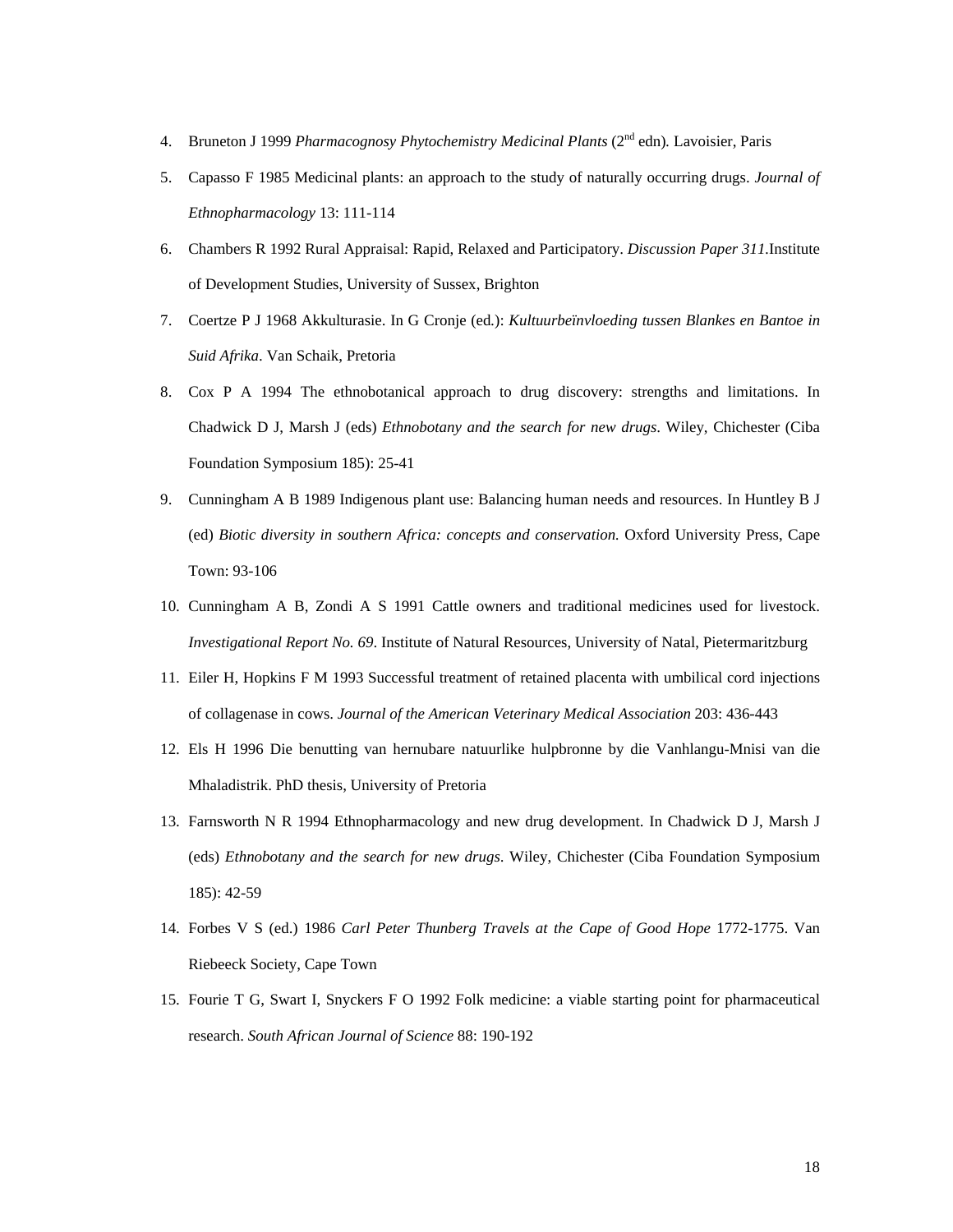- 16. Gelfand M, Mavi S, Drummond RB, Ndemera B 1985 *The Traditional Medical Practitioner in Zimbabwe*. Mambo Press, Gweru
- 17. Gordon M B 1947 A case of fatal buphanine poisoning. *Clinical Proceedings* May 90-93
- 18. Griffiths D W 1991 Condensed tannins. In D'Mello L P F, Dufus C M, Duffus J H (eds.) *Toxic substances in crop plants.* The Royal Society of Chemistry, Cambridge: 180-201
- 19. Hecker E, Schmidt R 1974 Phorbol esters the irritants and carcinogens of *Croton tiglium* L.. *Progress of Organic Natural Products* 31: 377-467
- 20. Hutchings A 1989 Observations on plant usage in Xhosa and Zulu medicine. *Bothalia* 19 (2): 225- 235
- 21. Hutchings A, Scott A H, Lewis G, Cunningham A 1996 *Zulu medicinal plants: an inventory.* University of Natal Press, Pietermaritzburg
- 22. Iwu M M 1993 *Handbook of African medicinal plants*. CRC Press, Boca Raton
- 23. Iwu M M 1994 African medicinal plants in the search for new drugs based on ethnobotanical leads. In Chadwick D J, Marsh J (eds) *Ethnobotany and the search for new drugs*. Wiley, Chichester (Ciba Foundation Symposium 185): 116-129
- 24. Kellerman T S, Coetzer J A W, Naudé T W 1988 *Plant poisonings and mycotoxicoses of livestock in southern Africa.* Oxford University Press, Cape Town
- 25. Kendler B S, Koritz H G, Gibaldi A 1992 Introducing students to ethnobotany. *The American Biology Teacher* 54: 46-50
- 26. Kinghorn A D 1984 Skin-irritant and tumor-promoting compounds of plants of the Euphorbiaceae. *Proceedings of the Australia-USA Poisonous Plant Symposium, Brisbane, Australia, 14-18 May* 1984: 357-366
- 27. Kinghorn A D, Balandrin M F 1993 Human medicinal agents from plants. *ACS Symposium Series 534*, American Chemical Society, Washington
- 28. Kreig M B 1964 *Green medicine. The search for plants that heal…*Rand McNally & Company, Chicago
- 29. Leffler J E 1973 *A short course in modern organic chemistry.* Collier-Macmillan Publishers, London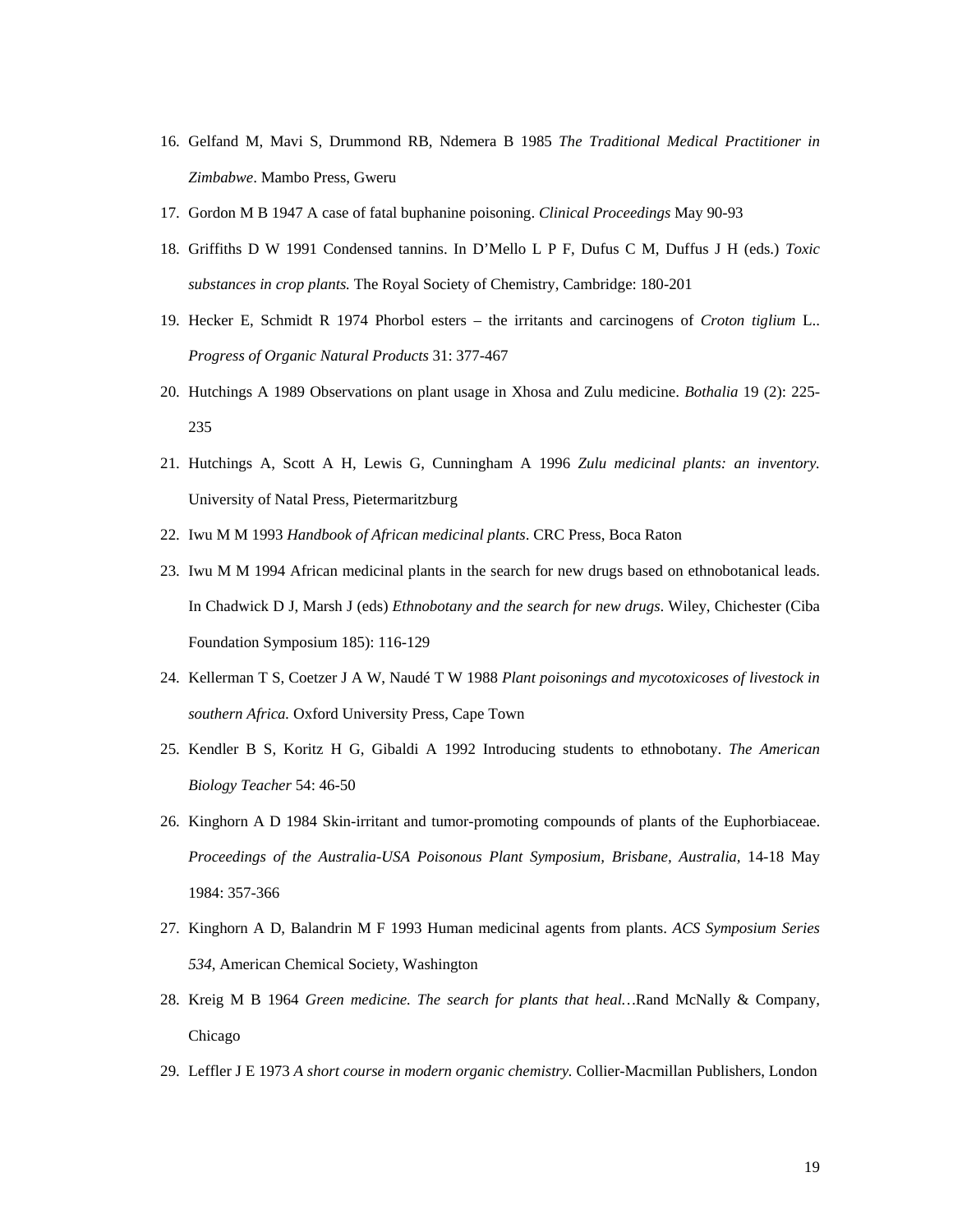- 30. Liengme C 1983 A survey of ethnobotanical research in southern Africa. *Bothalia* 14: 621-629
- 31. Longe R L, DiPiro J T 1989 Diarrhoea and constipation. In DiPiro J T, Talbert R L, Hayes P E, Yee G C, Posey L M (eds) *Pharmacotherapy: a pathophysiological approach* Elsevier Science Publishing, New York: 468-480
- 32. Low A B, Rebelo A G 1996 *Vegetation of South Africa, Lesotho and Swaziland*. Department of Environmental Affairs and Tourism, Pretoria
- 33. Mabogo D E N 1990 *The ethnobotany of the Vhavenda*. Master of Science thesis. Dept. of Botany, University of Pretoria
- 34. Masika P J, Sonandi A, Van Averbeke W 1997 Tick control by small-scale cattle farmers in the central Eastern Cape Province, South Africa. *Journal of the South African Veterinary Association* 68 (2): 45-48
- 35. Masika P J, Van Averbeke W, Sonandi A 2000 Use of herbal remedies by small-scale farmers to treat livestock diseases in central Eastern Cape Province, South Africa. *Journal of the South African Veterinary Associaion* 71(2): 87-91
- 36. Mathias E, McCorkle C M, Schillhorn Van Veen T W 1996 Introduction: ethnoveterinary research and development. In Constance M. McCorkle, Evelyn Mathias and Tjaart W. Schillhorn van Veen (Eds.) *Ethnoveterinary Research and Development*. 16
- 37. Maundu P M 1995 Methodology for collecting and sharing indigenous knowledge: a case study. Online. Copyright CIRAN/Nuffic and contributors. Available: http://www.nufficcs.nl/ciran/ikdm/3- 2/articles/maundu.html
- 38. Palmer E, Pitman N 1972 *Trees of southern Africa Vol. 2*. Balkema, Cape Town
- 39. Pooley E 1998 *A field guide to wild flowers: Kwazulu-Natal and the eastern region*. Natal Flora Publications Trust, Durban
- 40. Prance G T 1994 Introduction. In Chadwick D J, Marsh J (eds) *Ethnobotany and the search for new drugs*. Wiley, Chichester (Ciba Foundation Symposium 185): 1-3
- 41. Quinlan T 1998 Veterinary uses of plants in the mountain region of Lesotho*. Paper delivered at the Indigenous Plant Use Forum, Louis Trichardt, South Africa*, 30 June – 3 July 1998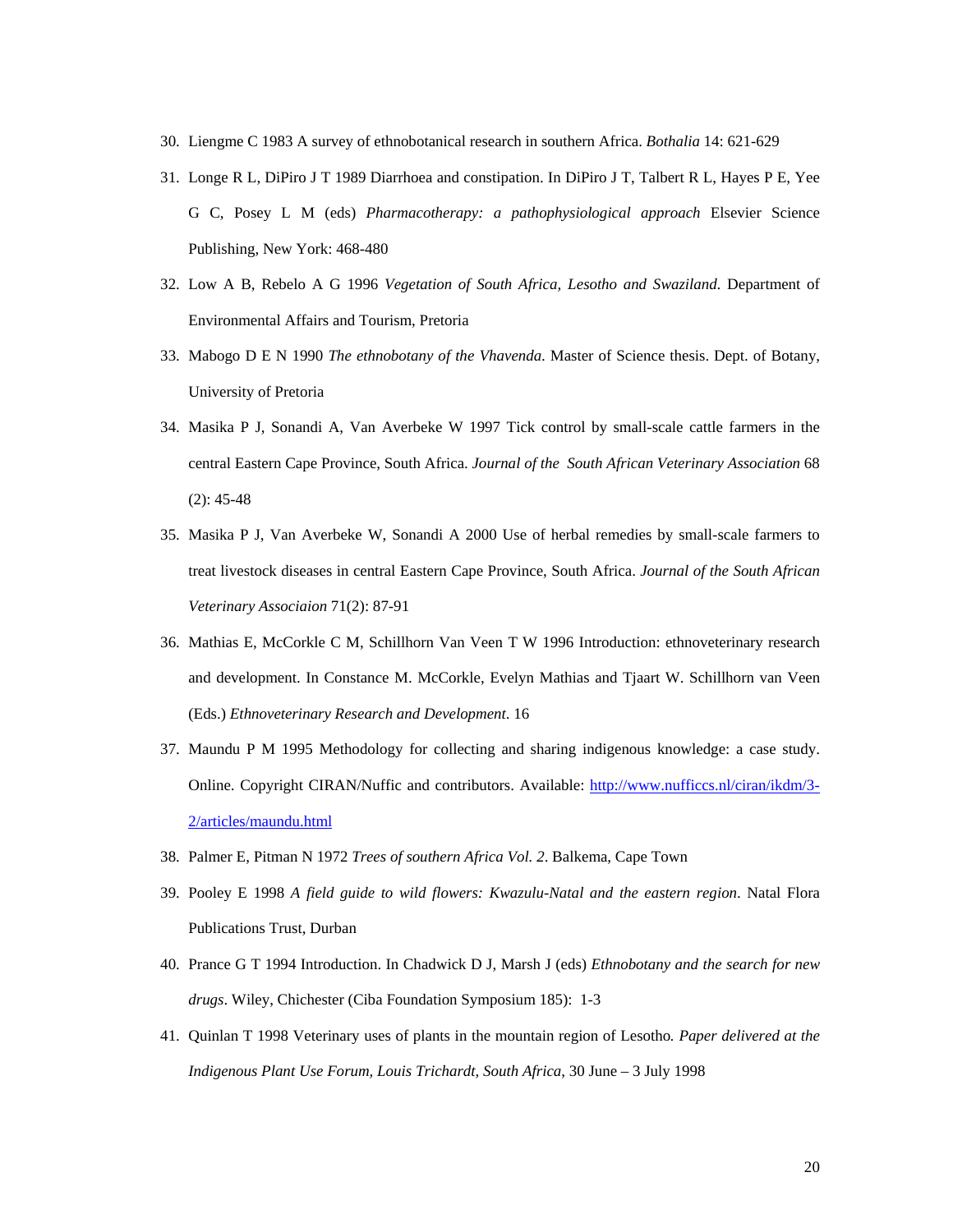- 42. Reyneke J L 1971 *Towery by die Tswana met besondere verwysing na die Kgatla-Bagakgafela.* PhD. - thesis, Department of Anthropology, University of Pretoria
- 43. Steyn D G 1949 *Vergiftiging van mens en dier*. J. L. van Schaik Bpk., Pretoria
- 44. Van Wyk B, Van Oudtshoorn B, Gericke N 1997 *Medicinal plants of South Africa*. Briza, Pretoria
- 45. Watt J M, Breyer-Brandwijk M G 1962 *Medicinal and poisonous plants of eastern and southern Africa.* E and S Livingstone, Edinburgh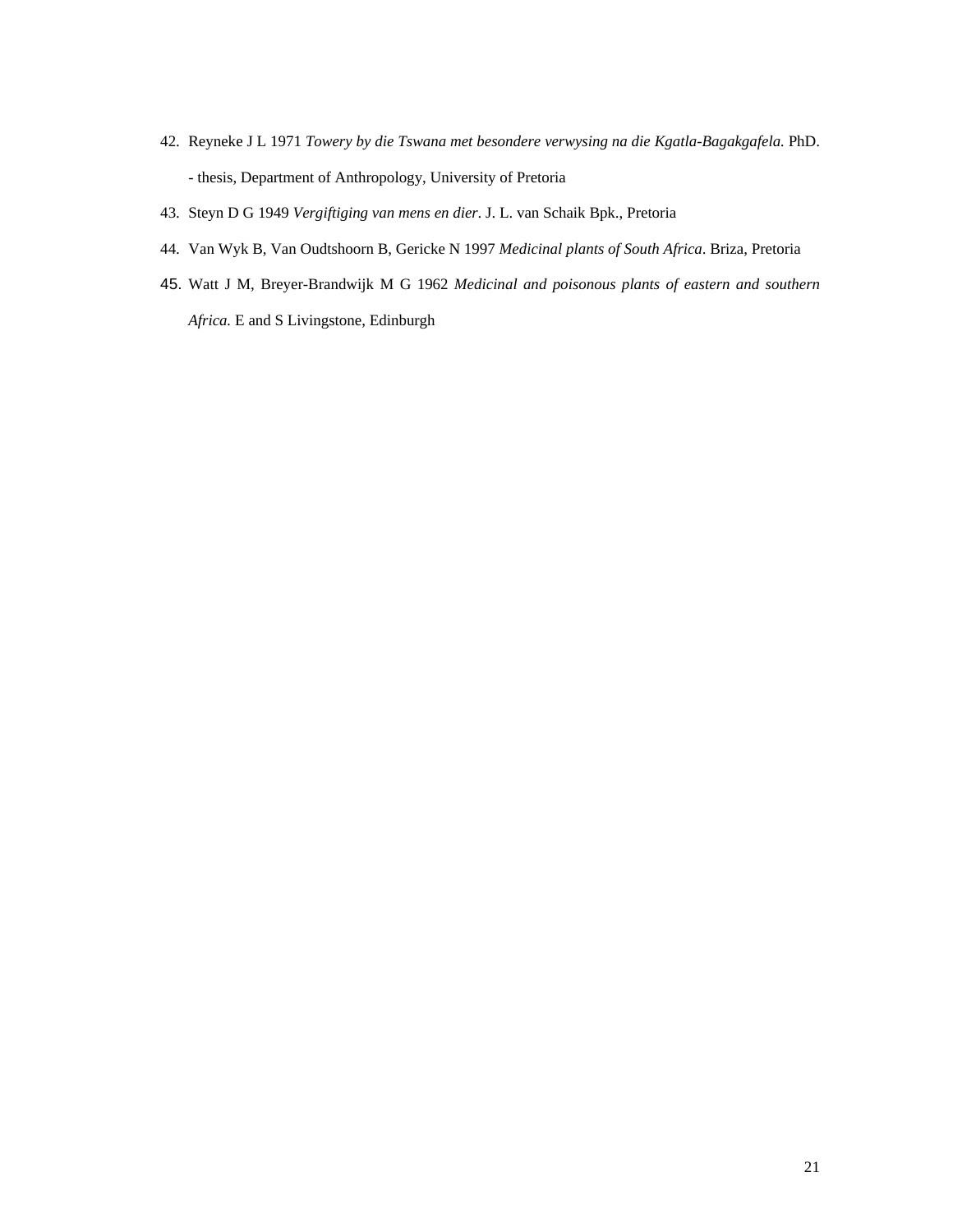

**Fig. 1: The location of the Madikwe State Veterinary Area**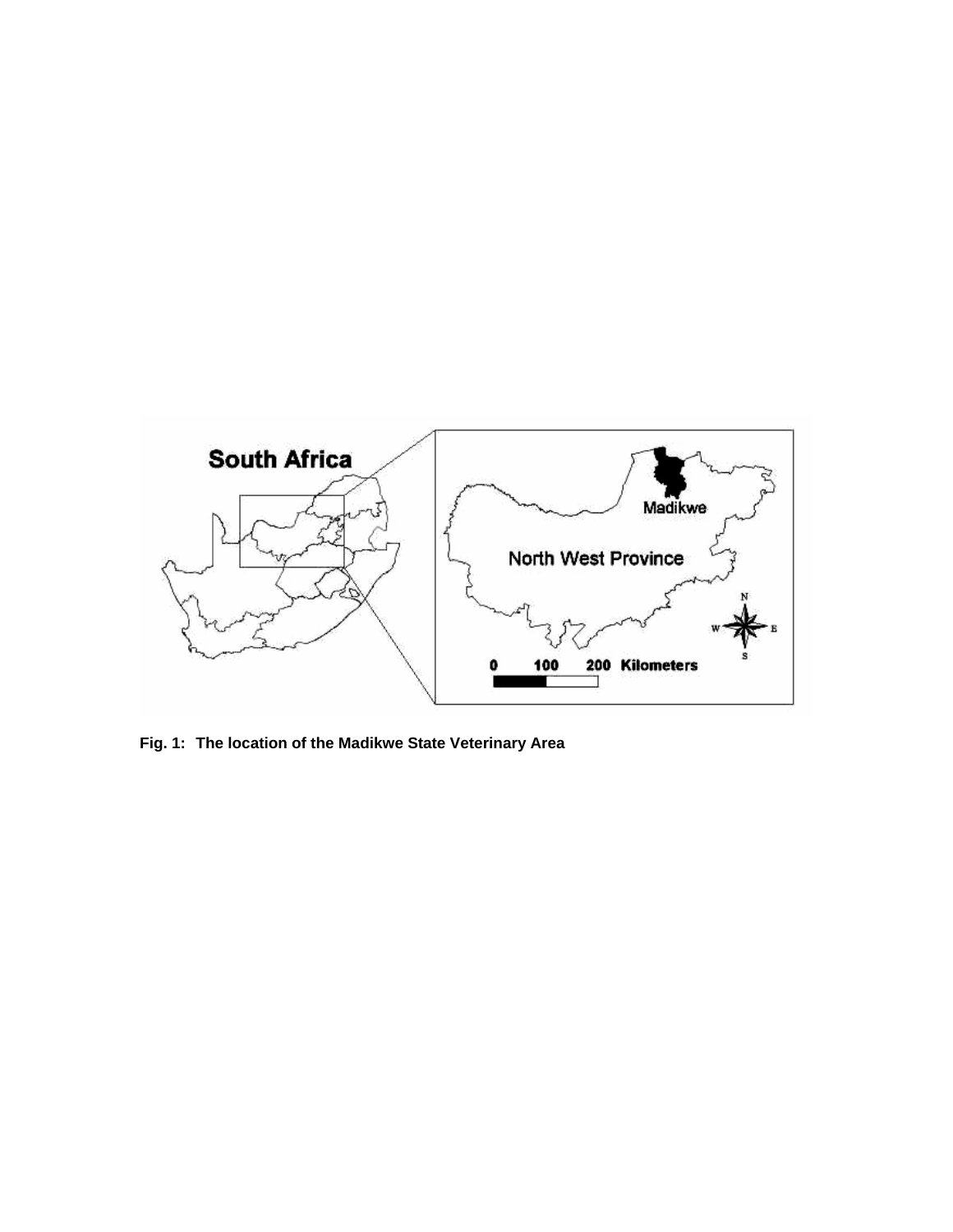|              | Indications                              | Plant parts                                                                                                                                                                                                                       |
|--------------|------------------------------------------|-----------------------------------------------------------------------------------------------------------------------------------------------------------------------------------------------------------------------------------|
| mooka        | fractures                                | bark                                                                                                                                                                                                                              |
|              | diarrhoea                                |                                                                                                                                                                                                                                   |
| mosu         | diarrhoea                                | branch tips                                                                                                                                                                                                                       |
|              |                                          |                                                                                                                                                                                                                                   |
| kgophane     | burns                                    | leaves                                                                                                                                                                                                                            |
|              | general ailments                         | roots                                                                                                                                                                                                                             |
|              | blood cleansing                          | whole plant                                                                                                                                                                                                                       |
|              | internal parasites                       |                                                                                                                                                                                                                                   |
|              | eye infections                           |                                                                                                                                                                                                                                   |
|              |                                          |                                                                                                                                                                                                                                   |
|              |                                          | leaves                                                                                                                                                                                                                            |
|              |                                          |                                                                                                                                                                                                                                   |
|              |                                          |                                                                                                                                                                                                                                   |
|              |                                          |                                                                                                                                                                                                                                   |
|              |                                          |                                                                                                                                                                                                                                   |
|              |                                          |                                                                                                                                                                                                                                   |
|              |                                          |                                                                                                                                                                                                                                   |
|              |                                          |                                                                                                                                                                                                                                   |
|              |                                          | tubers                                                                                                                                                                                                                            |
|              |                                          |                                                                                                                                                                                                                                   |
|              |                                          |                                                                                                                                                                                                                                   |
|              |                                          |                                                                                                                                                                                                                                   |
|              | umbilical cord inflammation              |                                                                                                                                                                                                                                   |
| matubadifala | abortion                                 | bulb scales                                                                                                                                                                                                                       |
|              |                                          |                                                                                                                                                                                                                                   |
| mojelemane   | diarrhoea                                | bark                                                                                                                                                                                                                              |
|              |                                          |                                                                                                                                                                                                                                   |
| moologa      | pneumonia                                | leaves                                                                                                                                                                                                                            |
|              |                                          | roots                                                                                                                                                                                                                             |
|              |                                          |                                                                                                                                                                                                                                   |
|              |                                          |                                                                                                                                                                                                                                   |
| makanangwane | retained placenta                        | roots                                                                                                                                                                                                                             |
| makangwane   | dystocia                                 | whole plant                                                                                                                                                                                                                       |
|              | general ailments                         |                                                                                                                                                                                                                                   |
|              | to ensure strong calves                  |                                                                                                                                                                                                                                   |
| morobe       | fractures                                | roots                                                                                                                                                                                                                             |
|              | Setswana name(s)<br>mokgopa<br>lesitwane | gallsickness<br>internal parasites<br>external parasites<br>diarrhoea<br>constipation<br>retained placenta<br>dystocia<br>maggots<br>sores<br>redwater<br>uterine infection<br>general ailments<br>tonic<br>fertility enhancement |

# Table 1: **Plant species used in ethnoveterinary medicines, their Setswana names, indications and plant parts used.**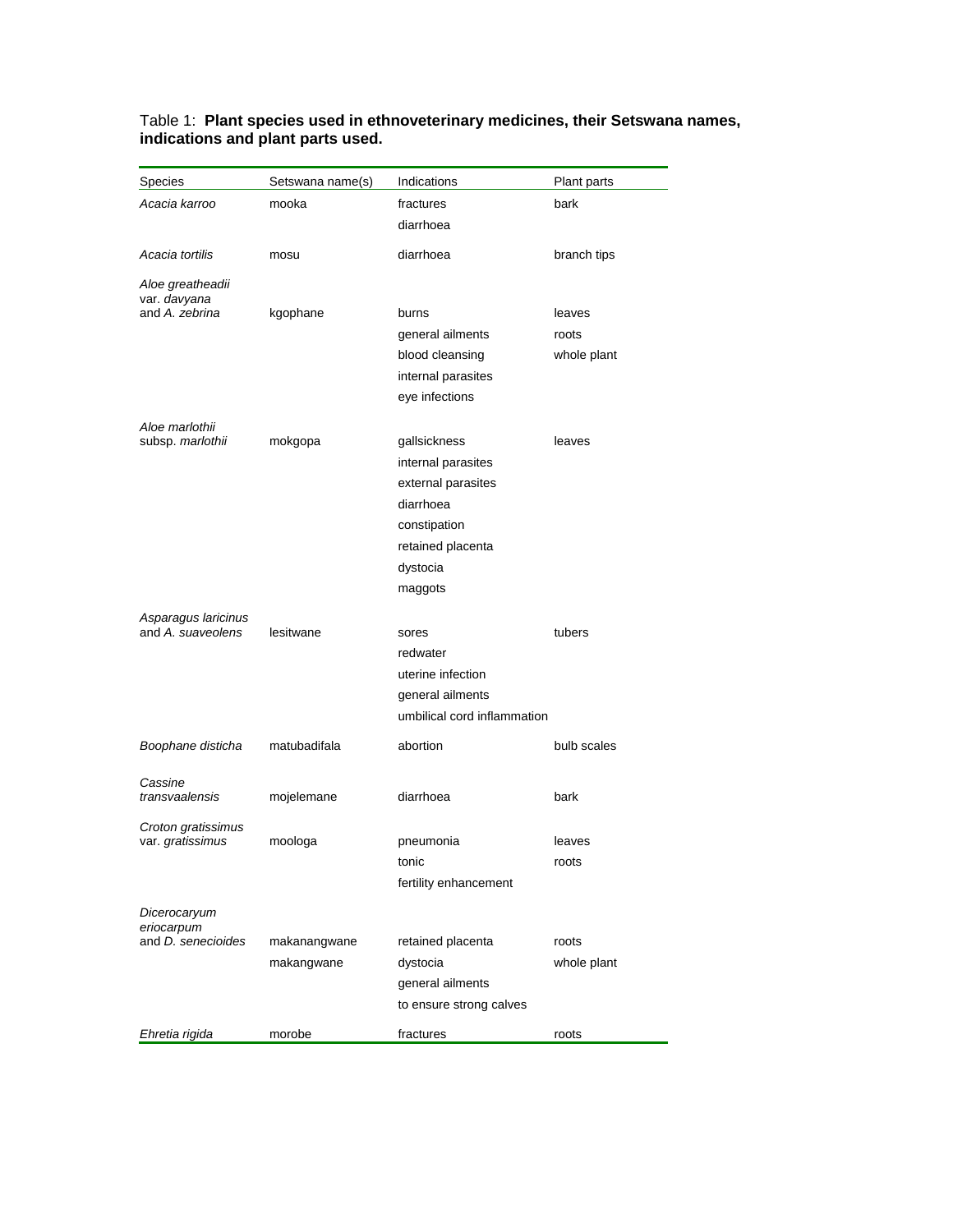| Elephantorrhiza<br>elephantina              | mosetlhane             | Diarrhoea<br>heartwater<br>coughing<br>pneumonia                             | root-stock       |
|---------------------------------------------|------------------------|------------------------------------------------------------------------------|------------------|
| Englerophytum<br>maglismontanum             | motlatswa              | fertility enhancement                                                        | roots            |
| Grewia flava                                | moretlwa               | fertility enhancement                                                        | roots            |
| Harpagophytum<br>procumbens                 | lematla<br>sengaparile | retained placenta                                                            | fruit            |
| Hypoxis<br>hemerocallidea<br>and H.rigidula | tsuku-ya-poo           | fertility enhancement<br>general ailments<br>heartwater<br>abortion          | corms            |
| Nicotiana tabacum                           | motsoko                | eye infections                                                               | leaves           |
| Ozoroa paniculosa<br>var. paniculosa        | monokane               | diarrhoea<br>redwater<br>sweating sickness                                   | bark<br>rootbark |
| Peltophorum<br>africanum                    | mosetla                | tonic<br>diarrhoea                                                           | bark<br>rootbark |
| Phyllanthus burchellii<br>and P. parvulus   | lentsane               | eye infections                                                               | aerial parts     |
| Plumbago zeylanica                          | masegomabe             | pneumonia                                                                    | roots            |
| Pouzolzia mixta                             | mongololo              | retained placenta<br>bloat<br>vaginal discharge                              | roots<br>leaves  |
| Rhoicissus tridentata<br>subsp. cuneifolia  | ntagaraga              | heartwater<br>redwater<br>internal parasites<br>general ailments<br>abortion | tubers           |
| Rhus lancea                                 | moshabele              | diarrhoea<br>gallsickness                                                    | roots<br>bark    |
| Ricinus communis                            | mokhura                | constipation<br>internal parasites                                           | seeds            |